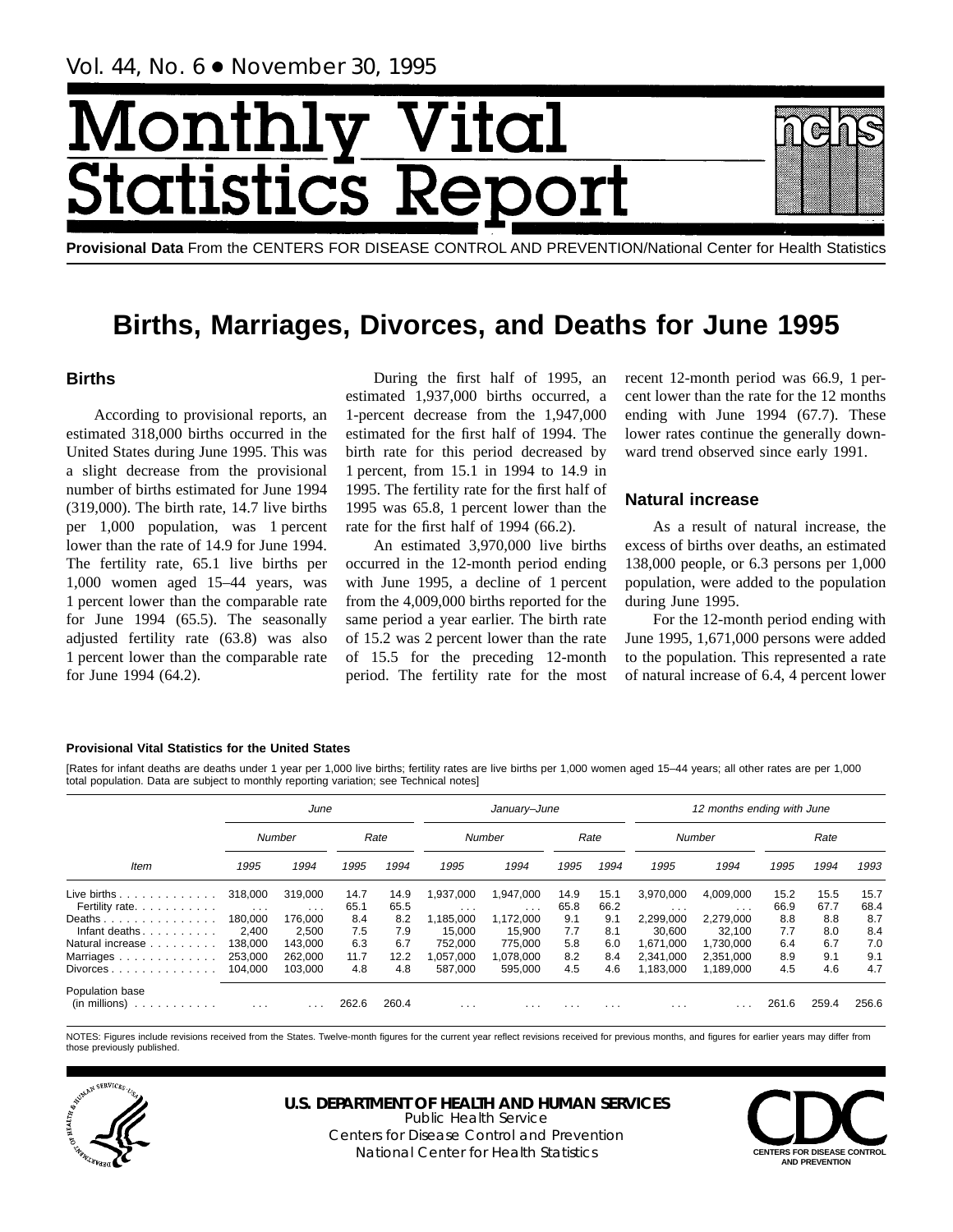than the rate of 6.7 for the preceding 12-month period. The decline in the rate of natural increase was due to a decrease in the birth rate and a constant death rate.

### **Marriages**

An estimated 253,000 marriages were performed during June 1995, 3 percent fewer than estimated in June 1994 (262,000). The marriage rate per 1,000 population for June was 4 percent lower in 1995 (11.7) than in 1994 (12.2). June typically has the highest marriage rate of any month.

The number of marriages and the marriage rate for the first half of 1995 were 2 percent lower than the number and rate for the same period in 1994. The number of marriages for January–June dropped from 1,078,000 in 1994 to 1,057,000 in 1995, while the marriage rate declined from 8.4 to 8.2.

The number of marriages performed during the 12 months ending with June 1995 (2,341,000) was less than 1 percent lower than the number for the same period a year earlier (2,351,000). The marriage rate for the current 12-month period (8.9) was 2 percent lower than that for the comparable period ending with June 1994 (9.1).

Discrepancies in the marriage figures between the current and previous periods may be due to incomplete or delayed reporting in the current period.

## **Divorces**

Approximately 104,000 divorces were granted during June 1995, a 1-percent increase compared with the number for June 1994 (103,000). The divorce rate per 1,000 population for June was the same for both years (4.8).

Although the number of divorces for June was slightly higher in 1995 than in 1994, the cumulative number of divorces for January–June 1995 (587,000) was 1 percent lower than the number for the same period in 1994 (595,000). The divorce rate for the 6-month period was 2 percent lower in 1995 (4.5) than in 1994 (4.6).

An estimated 1,183,000 divorces were granted during the 12-month period ending with June 1995, 1 percent fewer than the number of divorces granted



**Provisional birth rates per 1,000 population by month: United States, 1993–95**



**Provisional seasonally adjusted fertility rates per 1,000 women aged 15–44 years: United States, 1991–95**



**Provisional marriage rates per 1,000 population by month: United States, 1993–95**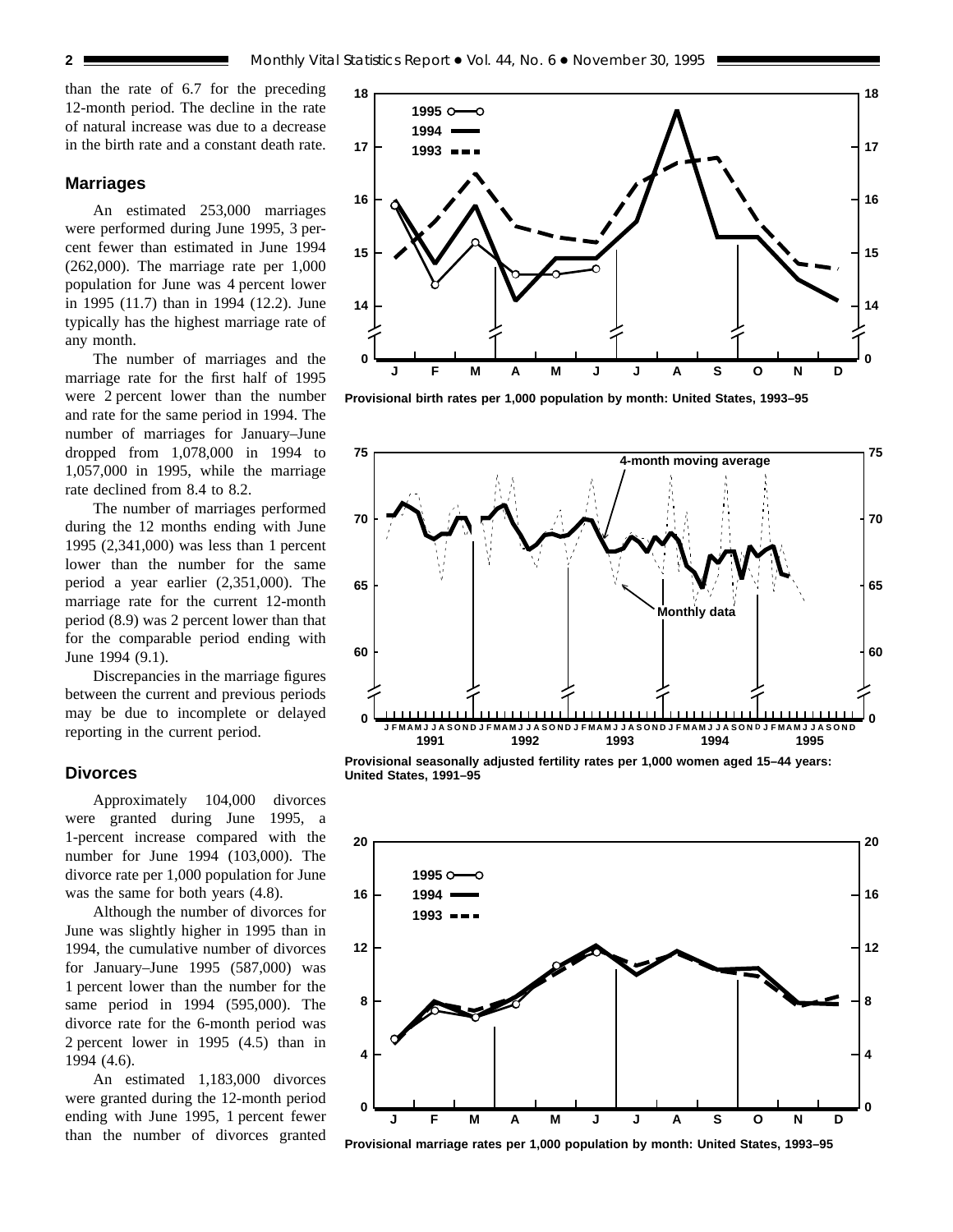during the same period a year earlier (1,189,000). The divorce rate was 2 percent lower for the period ending with June 1995 (4.5) than for the period ending with June 1994 (4.6).

## **Deaths**

For June 1995 there were an estimated 180,000 deaths in the United States. The death rate was 8.4 deaths per 1,000 population, 2 percent higher than the rate of 8.2 for June a year earlier. Among the 180,000 deaths for June 1995 were 2,400 deaths at ages under 1 year.

According to provisional statistics, an estimated 1,185,000 deaths occurred during the first half of 1995, 1 percent higher than the number estimated for the first half of 1994 (1,172,000). The death rate, 9.1 per 1,000 population, was the same as the rate for January–June 1994. Among the 1,185,000 deaths reported for the first half of 1995 were 15,000 deaths at ages under 1 year, yielding an infant mortality rate of 7.7 per 1,000 live births. This rate was 5 percent lower than the rate of 8.1 for the first half of 1994.

The death rate for the 12 months ending with June 1995 was 8.8 deaths per 1,000 population, the same as the rate for the comparable 12-month period a year earlier. The infant mortality rate for this 12-month period was 7.7 per 1,000 live births, 4 percent lower than the rate of 8.0 for the 12 months ending with June 1994.

*Current Mortality Sample, 12 months ending with May 1995*—The provisional death rate for the 12 months ending with May 1995 was 877.7 per 100,000 population, slightly lower than the rate of 880.1 for the 12-month period ending May 1994. The provisional age-adjusted death rate for the 12-month period ending with May 1995 was 507.3 per 100,000 U.S. standard million population, 1 percent lower than the rate of 511.9 for the 12-month period ending with May 1994. Age-adjusted death rates control for changes and variations in the age composition of the population; therefore, they are better indicators than crude rates for showing changes in mortality risk over time and for showing differences between race-sex groups within the population. Among the race-sex groups, the estimated age-adjusted death rates decreased



**Provisional death rates per 1,000 population by month: United States, 1993–95**





**Provisional birth rates per 1,000 population for successive 12-month periods ending with month indicated: United States, 1991–95**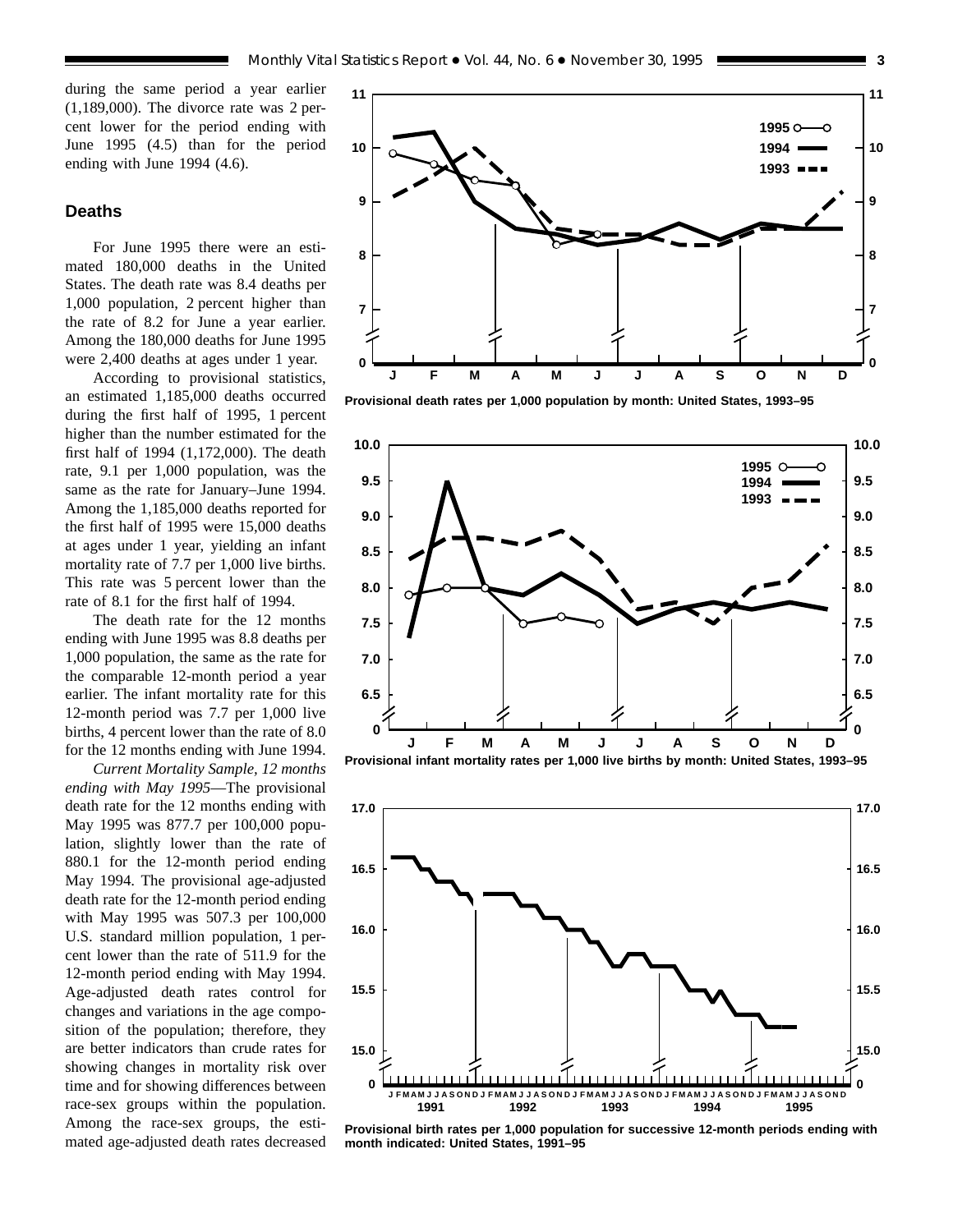for white males and black males. By age the death rate for the total population decreased for the age groups: 65–74 years and 85 years and over.

Among the major causes of death, the estimated death rate decreased between the two successive 12-month periods for Diseases of heart, Pneumonia and influenza, All other accidents and adverse effects, and Homicide and legal intervention. The death rate increased between the two successive 12-month periods for Human immunodeficiency virus infection.

The death rate for Injury by firearms for the 12 months ending with May 1995 was 14.5 per 100,000 population, compared with a rate of 15.0 for the comparable 12-month period a year earlier. The change in the death rate for Injury by firearms was not statistically significant.

The infant mortality rate for the 12 months ending with May 1995 was 775.6 per 100,000 live births, 4 percent lower than the rate of 810.0 for the same 12-month period a year earlier. For infants under 28 days of age, the 12-month rate ending May 1995 was 493.5 compared with a rate of 519.1 for the 12-month period a year earlier. The infant mortality rate for infants aged 28 days–11 months was 281.5, compared with a rate of 290.7 for the 12-month period a year earlier. The changes in the mortality rates for infants under 28 days of age and for those aged 28 days–11 months were not statistically significant. Among causes of infant death, the infant mortality rate decreased between the two successive 12-month periods for Respiratory distress syndrome.



**Provisional marriage rates per 1,000 population for successive 12-month periods ending with month indicated: United States, 1991–95**



**Provisional divorce rates per 1,000 population for successive 12-month periods ending with month indicated: United States, 1991–95**



**Provisional death rates per 1,000 population for successive 12-month periods ending with month indicated: United States, 1991–95**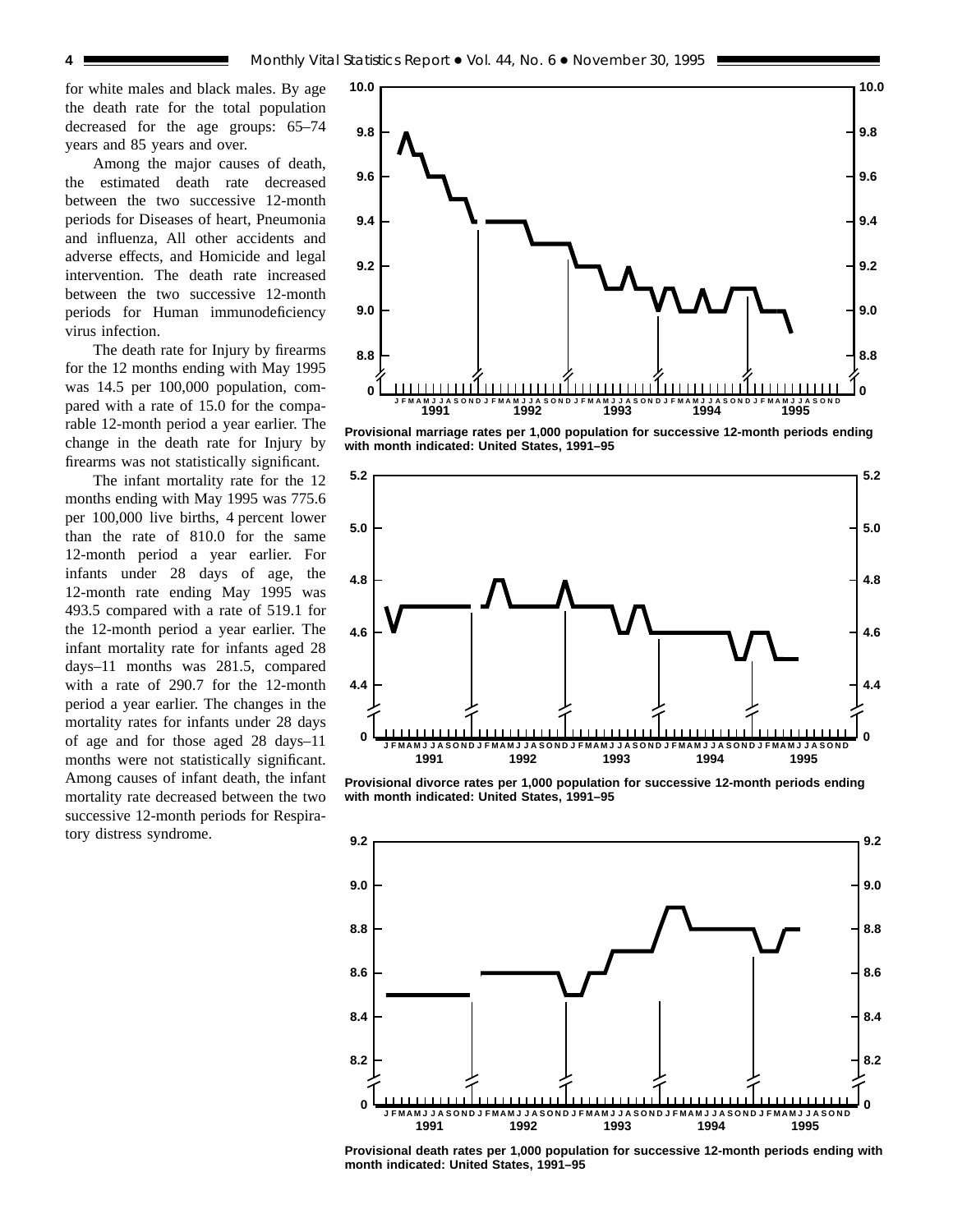

**Provisional infant mortality rates per 1,000 live births for successive 12-month periods ending with month indicated: United States, 1991–95**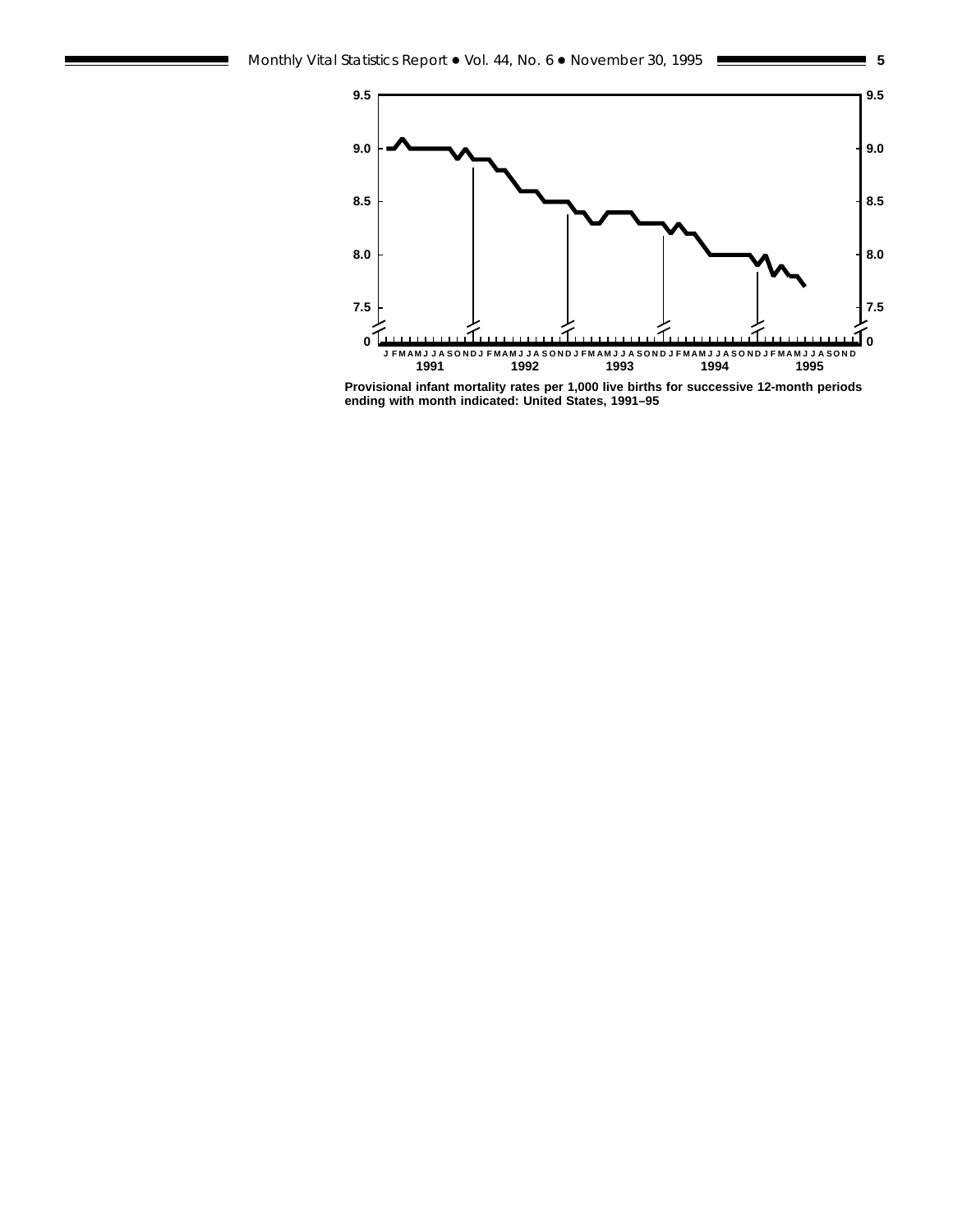## **Symbols**

- - Data not available
- . . . Category not applicable
- Quantity zero
- 0.0 Quantity more than zero but less than 0.05
- \* Figure does not meet standards of reliability or precision (see Technical notes)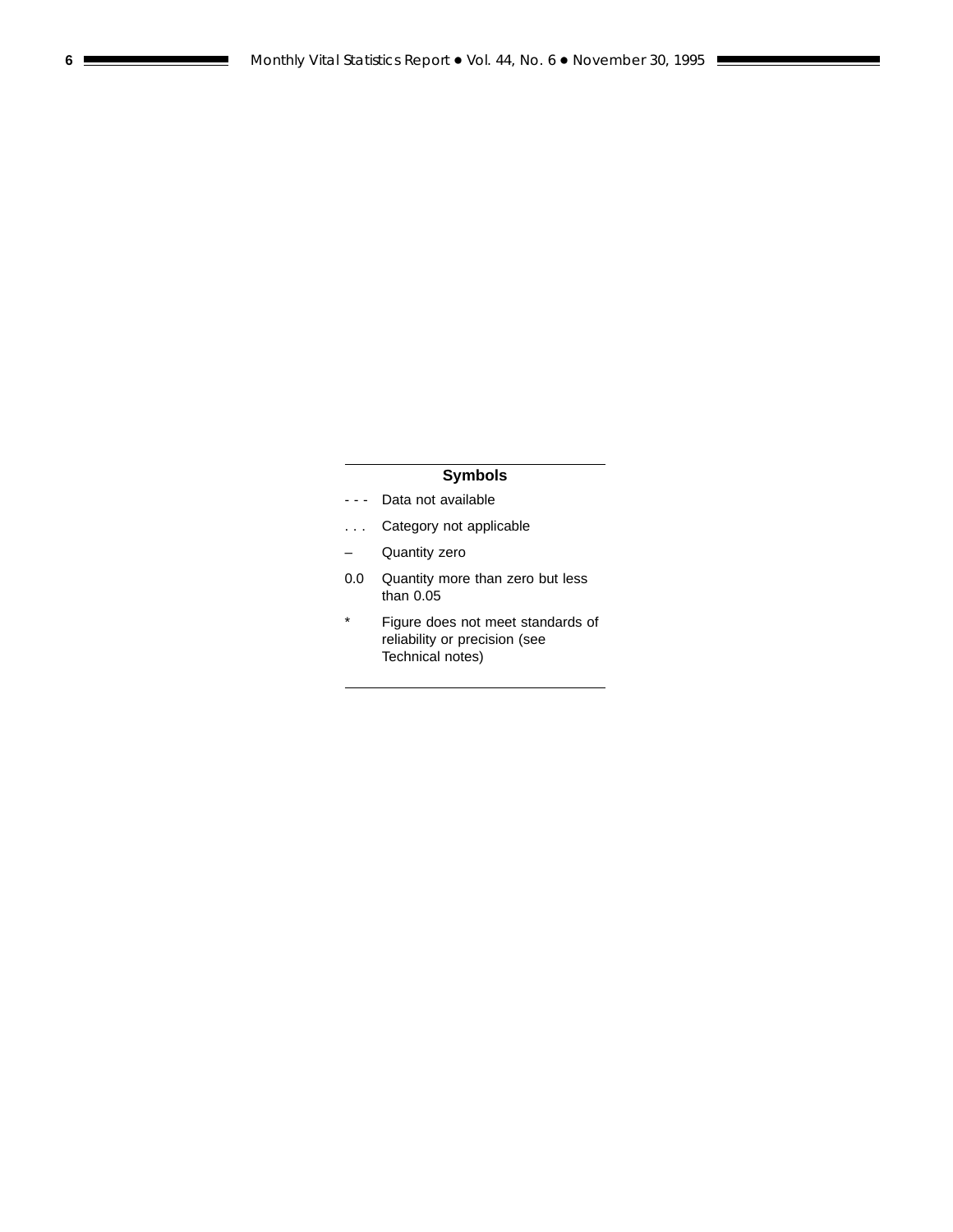#### **Table 1. Provisional number of live births, marriages, divorces, deaths, and infant deaths and rates, by month: United States, January 1994–June 1995**

[Data are provisional and are subject to monthly reporting variation; see Technical notes]

|                                       |          | Live births                     |                                          |                                     |         | Marriages                       |         | <b>Divorces</b>                 |         | Deaths                          |        | Infant deaths                    |
|---------------------------------------|----------|---------------------------------|------------------------------------------|-------------------------------------|---------|---------------------------------|---------|---------------------------------|---------|---------------------------------|--------|----------------------------------|
|                                       |          |                                 | Rate per 1,000 women<br>aged 15-44 years |                                     |         |                                 |         |                                 |         |                                 |        |                                  |
| Period                                | Number   | Rate per<br>1,000<br>population | Unadjusted                               | Seasonally<br>adjusted <sup>1</sup> | Number  | Rate per<br>1,000<br>population | Number  | Rate per<br>1,000<br>population | Number  | Rate per<br>1,000<br>population | Number | Rate per<br>1,000<br>live births |
| 1994:                                 |          |                                 |                                          |                                     |         |                                 |         |                                 |         |                                 |        |                                  |
| January. $\ldots$ .                   | 352,000  | 16.0                            | 69.9                                     | 73.4                                | 107.000 | 4.9                             | 97.000  | 4.4                             | 224.000 | 10.2                            | 2,500  | 7.3                              |
| February                              | 294,000  | 14.8                            | 64.8                                     | 66.1                                | 156,000 | 8.0                             | 88,000  | 4.4                             | 204,000 | 10.3                            | 2,900  | 9.5                              |
| March                                 | 350.000  | 15.9                            | 69.6                                     | 70.6                                | 147.000 | 6.8                             | 103.000 | 4.7                             | 199.000 | 9.0                             | 2,700  | 8.0                              |
| April<br>.                            | 302,000  | 14.1                            | 62.0                                     | 63.5                                | 175,000 | 8.3                             | 100,000 | 4.7                             | 182,000 | 8.5                             | 2,500  | 7.9                              |
| May<br>.                              | 329,000  | 14.9                            | 65.3                                     | 65.8                                | 232,000 | 10.5                            | 104,000 | 4.7                             | 186,000 | 8.4                             | 2,700  | 8.2                              |
| June<br>.                             | 319.000  | 14.9                            | 65.5                                     | 64.2                                | 262.000 | 12.2                            | 103,000 | 4.8                             | 176.000 | 8.2                             | 2,500  | 7.9                              |
| July                                  | 346.000  | 15.6                            | 68.6                                     | 65.8                                | 222,000 | 10.0                            | 98,000  | 4.4                             | 184,000 | 8.3                             | 2,600  | 7.5                              |
| August $\ldots$ , $\ldots$ , $\ldots$ | 392.000  | 17.7                            | 77.7                                     | 73.4                                | 262.000 | 11.8                            | 99,000  | 4.5                             | 190.000 | 8.6                             | 2,800  | 7.7                              |
| September                             | 329.000  | 15.3                            | 67.4                                     | 63.4                                | 224,000 | 10.4                            | 99,000  | 4.6                             | 178,000 | 8.3                             | 2,500  | 7.8                              |
| October                               | 340.000  | 15.3                            | 67.3                                     | 67.6                                | 232.000 | 10.5                            | 99,000  | 4.5                             | 190.000 | 8.6                             | 2.600  | 7.7                              |
| November                              | 313.000  | 14.5                            | 64.1                                     | 66.1                                | 171,000 | 7.9                             | 98,000  | 4.5                             | 182,000 | 8.5                             | 2,500  | 7.8                              |
| December                              | 314,000  | 14.1                            | 62.3                                     | 64.8                                | 173,000 | 7.8                             | 103,000 | 4.7                             | 190,000 | 8.5                             | 2,500  | 7.7                              |
| 1995:                                 |          |                                 |                                          |                                     |         |                                 |         |                                 |         |                                 |        |                                  |
| January<br>1.1.1.1.1.1.1.1            | .353.000 | 15.9                            | 70.0                                     | 73.5                                | 113.000 | 5.2                             | 96.000  | 4.3                             | 220.000 | 9.9                             | 2.700  | 7.9                              |
| February<br>and a state of the        | 288,000  | 14.4                            | 63.3                                     | 64.6                                | 143.000 | 7.3                             | 89.000  | 4.4                             | 194.000 | 9.7                             | 2.400  | 8.0                              |
| March                                 | 339.000  | 15.2                            | 67.1                                     | 68.1                                | 147.000 | 6.8                             | 98.000  | 4.4                             | 208.000 | 9.4                             | 2.700  | 8.0                              |
| April<br>.                            | 314,000  | 14.6                            | 64.2                                     | 65.9                                | 164,000 | 7.8                             | 98,000  | 4.6                             | 200,000 | 9.3                             | 2,400  | 7.5                              |
| May<br>.                              | 325.000  | 14.6                            | 64.4                                     | 64.9                                | 237.000 | 10.7                            | 103.000 | 4.6                             | 183.000 | 8.2                             | 2,500  | 7.6                              |
| June<br>and a contract and a          | 318,000  | 14.7                            | 65.1                                     | 63.8                                | 253.000 | 11.7                            | 104,000 | 4.8                             | 180.000 | 8.4                             | 2.400  | 7.5                              |

<sup>1</sup>The method of seasonal adjustment, developed by the U.S. Bureau of the Census, is described in The X-11 Variant of the Census Method II Seasonal Adjustment Program, Technical Paper No. 15 (1967 revision).

NOTE: Figures include all revisions received from the States and, therefore, may differ from those previously published.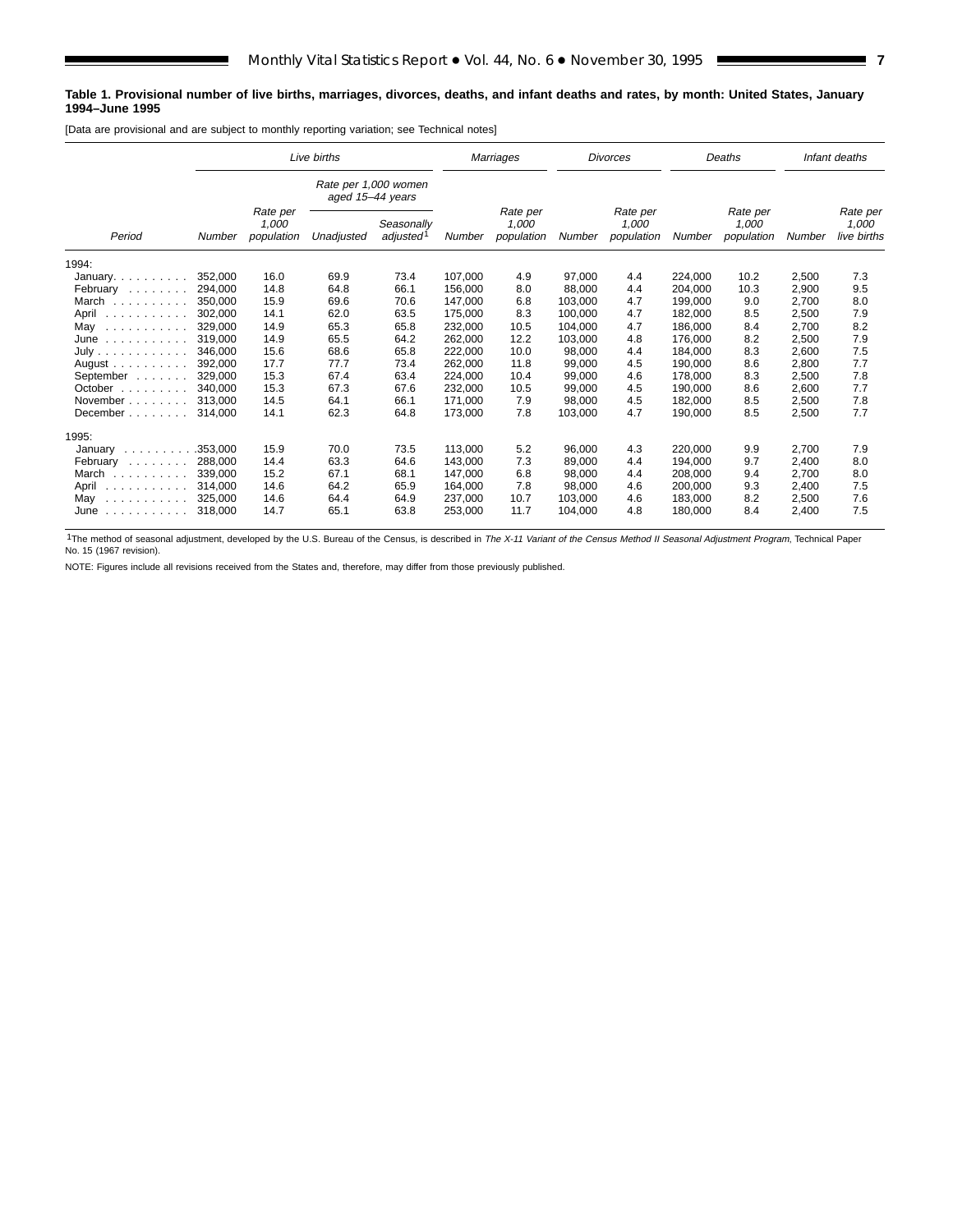## **Table 2. Provisional number of live births and deaths: Each division and State, June 1994 and 1995, and cumulative figures, 1993–95**

[Data are estimates by State of residence; see Technical notes]

|                                          |                      |        | Live births          | Deaths<br>June       |                      |                      |                      |                      |                      |         |
|------------------------------------------|----------------------|--------|----------------------|----------------------|----------------------|----------------------|----------------------|----------------------|----------------------|---------|
|                                          | June                 |        |                      | January-June         |                      |                      |                      |                      | January-June         |         |
| Area                                     | 1995                 | 1994   | 1995                 | 1994                 | 1993                 | 1995                 | 1994                 | 1995                 | 1994                 | 1993    |
| New England $\ldots$                     | 12.227               | 14,880 | 87,389               | 87,533               | 88,415               | 10,241               | 7,412                | 60,860               | 58,565               | 60,834  |
| Maine                                    | 1,313                | 1,302  | 6,834                | 7,101                | 7,567                | 1,004                | 584                  | 5,722                | 5,417                | 5,633   |
| New Hampshire                            | 1,510                | 1,010  | 7,097                | 7,086                | 7,003                | 709                  | 650                  | 4,749                | 4,503                | 4,352   |
| Vermont $\dots\dots\dots\dots\dots\dots$ | 664                  | 822    | 3,407                | 3,425                | 3,750                | 430                  | 410                  | 2,739                | 2,392                | 2,589   |
| Massachusetts                            | 4,167                | 7,707  | 38,827               | 42,658               | 43,044               | 4,706                | 2,876                | 28,718               | 27,073               | 29,308  |
| Rhode Island                             | 1,027                | 1,118  | 5,964                | 6,384                | 7,114                | 694                  | 680                  | 4,863                | 4,718                | 4,997   |
| Connecticut                              | 3,546                | 2,921  | 25,260               | 20,879               | 19,937               | 2,698                | 2,212                | 14,069               | 14,462               | 13,955  |
| Middle Atlantic                          | 136,366              | 46,713 | 1205.612             | 271,271              | 274,390              | <sup>1</sup> 23.264  | 29,407               | <sup>1</sup> 153,558 | 189.390              | 191,806 |
| New York.                                | 23,115               | 23,752 | 129,199              | 139,677              | 135,702              | 13,323               | 13,968               | 87,876               | 86,365               | 89,315  |
| New Jersey                               | $- - -$              | 9,691  | $\sim$ $\sim$ $\sim$ | 53,389               | 58,029               | $- - -$              | 5,796                | $\sim$ $\sim$ $\sim$ | 37,208               | 37.668  |
| Pennsylvania                             | 13,251               | 13,270 | 76,413               | 78,205               | 80,659               | 9,941                | 9,643                | 65,682               | 65,817               | 64,823  |
|                                          | 52,351               | 53,856 | 303,253              | 319,128              | 327,538              | 30,641               | 31,291               | 199,061              | 203,787              | 196,024 |
| East North Central<br>Ohio.              | 13,180               | 13,472 | 74,367               | 82,269               | 81,772               | 7,231                | 8,300                | 53,029               | 55,734               | 51,952  |
| Indiana                                  | 6,904                | 6,654  |                      | 39,889               | 42,084               | 4,231                | 4,005                | 26,042               | 26,988               |         |
|                                          |                      | 15,813 | 36,791               |                      | 93,505               | 8,304                |                      |                      |                      | 26,281  |
| Illinois.                                | 15,543               |        | 91,132               | 92,327               |                      |                      | 8,550                | 54,707               | 55,023               | 53,797  |
| Michigan                                 | 10,808               | 11,793 | 67,152               | 69,460               | 74,553               | 7,227                | 6,840                | 42,499               | 42,632               | 41,874  |
| Wisconsin                                | 5,916                | 6,124  | 33,811               | 35,183               | 35,624               | 3,648                | 3,596                | 22,784               | 23,410               | 22,120  |
| West North Central                       | 22,686               | 19,699 | 130,706              | 124,265              | 127,203              | 13,465               | 12,384               | 88,752               | 87,255               | 88,169  |
| Minnesota                                | 5,202                | 5,495  | 31,104               | 32,277               | 31,686               | 2,962                | 2,662                | 18,784               | 18,374               | 18,277  |
| $lowa.$                                  | 3,794                | 2,951  | 21,907               | 17,388               | 18,180               | 2,204                | 1,790                | 13,291               | 13,365               | 15,151  |
| Missouri                                 | 6,066                | 5,108  | 36,674               | 36,677               | 37,834               | 4,191                | 3,937                | 30,322               | 29,092               | 28,752  |
| North Dakota                             | 746                  | 763    | 4,407                | 4,235                | 4,323                | 461                  | 464                  | 3,070                | 2,974                | 2,930   |
| South Dakota                             | 793                  | 1,048  | 5,460                | 5,345                | 5,481                | 530                  | 562                  | 3,515                | 3,494                | 3,517   |
| Nebraska                                 | 1,902                | 1,639  | 11,484               | 10,954               | 11.349               | 1,163                | 1,074                | 7,659                | 7,429                | 7,506   |
| Kansas                                   | 4,183                | 2,695  | 19,670               | 17,389               | 18,350               | 1,954                | 1,895                | 12,111               | 12,527               | 12,036  |
| South Atlantic                           | 51,333               | 53,635 | 324,664              | 321,445              | 327,696              | 33,361               | 33,398               | 226,100              | 221,982              | 218,681 |
| Delaware.                                | 843                  | 995    | 4,953                | 5,189                | 5,289                | 500                  | 525                  | 3,173                | 3,162                | 3,150   |
|                                          | 6,442                | 6,828  | 36,509               | 32,894               | 35,779               | 3,570                | 3,268                | 20,883               | 19,475               | 21,946  |
| Maryland                                 | 968                  | 810    |                      | 4,882                | 4,946                | 434                  | 513                  |                      |                      |         |
| District of Columbia                     |                      |        | 4,495                |                      |                      |                      |                      | 3,243                | 3,459                | 3,439   |
| Virginia                                 | 5,259                | 7,774  | 46,144               | 46,093               | 47,451               | 3,876                | 3,765                | 27,243               | 27,931               | 26,289  |
| West Virginia                            | 2,033                | 1,856  | 10,965               | 11,454               | 11,219               | 1,608                | 1,719                | 10,361               | 10,795               | 10,271  |
| North Carolina                           | 8,212                | 6,730  | 50,780               | 47,579               | 48,122               | 5,022                | 4,894                | 33,243               | 33,477               | 32,500  |
| South Carolina                           | 3,841                | 4,823  | 24,611               | 26,119               | 26,151               | 2,399                | 2,148                | 16,603               | 15,864               | 15,939  |
| Georgia.                                 | 9,241                | 9,117  | 57,513               | 53,709               | 55,554               | 4,535                | 4,660                | 30,414               | 30,054               | 28,170  |
| Florida                                  | 14,494               | 14,702 | 88,694               | 93,526               | 93,185               | 11,417               | 11,906               | 80,937               | 77,765               | 76,977  |
| East South Central                       | 17,268               | 16,994 | 109,430              | 111,753              | 112,134              | 11,837               | 11,783               | 81,698               | 80,798               | 79,715  |
| Kentucky.                                | 4,354                | 4,066  | 24,697               | 25,333               | 25,582               | 2,853                | 3,003                | 20,419               | 19,883               | 19,169  |
| Tennessee                                | 5,475                | 5,695  | 35,392               | 36,251               | 35,332               | 3,834                | 3,899                | 26,065               | 24,485               | 25,141  |
| Alabama                                  | 4,536                | 4,111  | 29,854               | 29,849               | 31,175               | 3,008                | 2,843                | 21,597               | 22,440               | 21,883  |
| Mississippi                              | 2,903                | 3,122  | 19,487               | 20,320               | 20,045               | 2,142                | 2,038                | 13,617               | 13,990               | 13,522  |
| West South Central                       | 38,077               | 37,948 | 242,847              | 233,854              | 234,997              | 18,547               | 20,073               | 122,461              | 126,693              | 122,036 |
| Arkansas                                 | 2,590                | 2,583  | 16,118               | 16,612               | 16,584               | 1,908                | 1,985                | 12,641               | 14.124               | 13,588  |
| Louisiana.                               | 4,319                | 4,482  | 32,944               | 33,696               | 35,798               | 3,276                | 3,631                | 20,368               | 22,176               | 21,913  |
| Oklahoma                                 | 3,292                | 4,305  | 22,645               | 23,091               | 22,971               | 2,481                | 2,565                | 16,673               | 16,854               | 16,480  |
| Texas <sup>2</sup>                       | 27,876               | 26,578 | 171,140              | 160,455              | 159,644              | 10,882               | 11,892               | 72,779               | 73,539               | 70,055  |
|                                          |                      |        |                      |                      |                      |                      |                      |                      |                      |         |
| Mountain                                 | 20,891               | 22,779 | 123,501              | 122,410              | 124,135              | 9,556                | 9,571                | 58,800               | 56,156               | 56,764  |
| Montana                                  | 999                  | 950    | 5,534                | 5,417                | 5,638                | 593                  | 618                  | 3,844                | 3,704                | 3,796   |
| Idaho                                    | 1,646                | 1,466  | 8,616                | 8,650                | 8,807                | 730                  | 663                  | 4,233                | 4,256                | 4,218   |
| Wyoming                                  | 579                  | 537    | 3,268                | 3,163                | 3,202                | 265                  | 283                  | 1,863                | 1,726                | 1,733   |
| Colorado                                 | 4,011                | 4,723  | 25,879               | 27,340               | 27,658               | 2,221                | 1,784                | 12,924               | 12,293               | 12,060  |
| New Mexico                               | 2,224                | 2,133  | 13,186               | 13,704               | 13,549               | 992                  | 926                  | 6,302                | 6,257                | 6,287   |
| Arizona                                  | 6,164                | 7,069  | 38,080               | 33,453               | 35,864               | 2,962                | 3,315                | 17,760               | 16,497               | 18,164  |
| Utah.                                    | 3,132                | 3,586  | 19,016               | 19,526               | 18,400               | 820                  | 1,034                | 5,458                | 5,420                | 5,074   |
| $N$ evada                                | 2,136                | 2,315  | 9,922                | 11,157               | 11,017               | 973                  | 948                  | 6,416                | 6,003                | 5,432   |
| Pacific.                                 | 56,422               | 52.725 | 350,302              | 350,228              | 348,389              | 23,534               | 21,253               | 155,041              | 147.965              | 146,649 |
| Washington                               | 6,700                | 6,559  | 37,531               | 38,076               | 30,260               | 3,154                | 3,944                | 19,330               | 19,426               | 22,037  |
| $O$ regon $\ldots \ldots \ldots \ldots$  | 4,000                | 3,766  | 22,503               | 21,420               | 20,941               | 2,230                | 2,230                | 14,385               | 14,173               | 13,298  |
| California <sup>2</sup> .                | 43,440               | 39,972 | 276,150              | 274,154              | 282,732              | 17,352               | 14,284               | 116,403              | 109.562              | 106,560 |
| Alaska                                   | 803                  | 808    | 5,321                | 7,008                | 4,857                | 209                  | 222                  | 1,066                | 1,147                | 1,020   |
| Hawaii                                   | 1,479                | 1,620  | 8,797                | 9,570                | 9,599                | 589                  | 573                  | 3,857                | 3,657                | 3,734   |
|                                          |                      |        |                      |                      |                      |                      |                      |                      |                      |         |
| Puerto Rico <sup>3</sup> .               | $\sim$ $\sim$ $\sim$ | .      | $\sim$ $\sim$ $\sim$ | $\sim$ $\sim$ $\sim$ | $\sim$ $\sim$ $\sim$ | $\sim$ $\sim$ $\sim$ | $\sim$ $\sim$ $\sim$ | $\sim$ $\sim$ $\sim$ | $\sim$ $\sim$ $\sim$ |         |

1Excludes figures for State(s) shown below as not available. 2Figures include adjustments for varying length of reporting periods; see Technical notes.

3Data for Puerto Rico are not included in U.S. total figures.

NOTES: Figures include all revisions received from the States. Cumulative figures for the current year reflect revisions received for previous months, and figures for earlier years may differ from those previously published.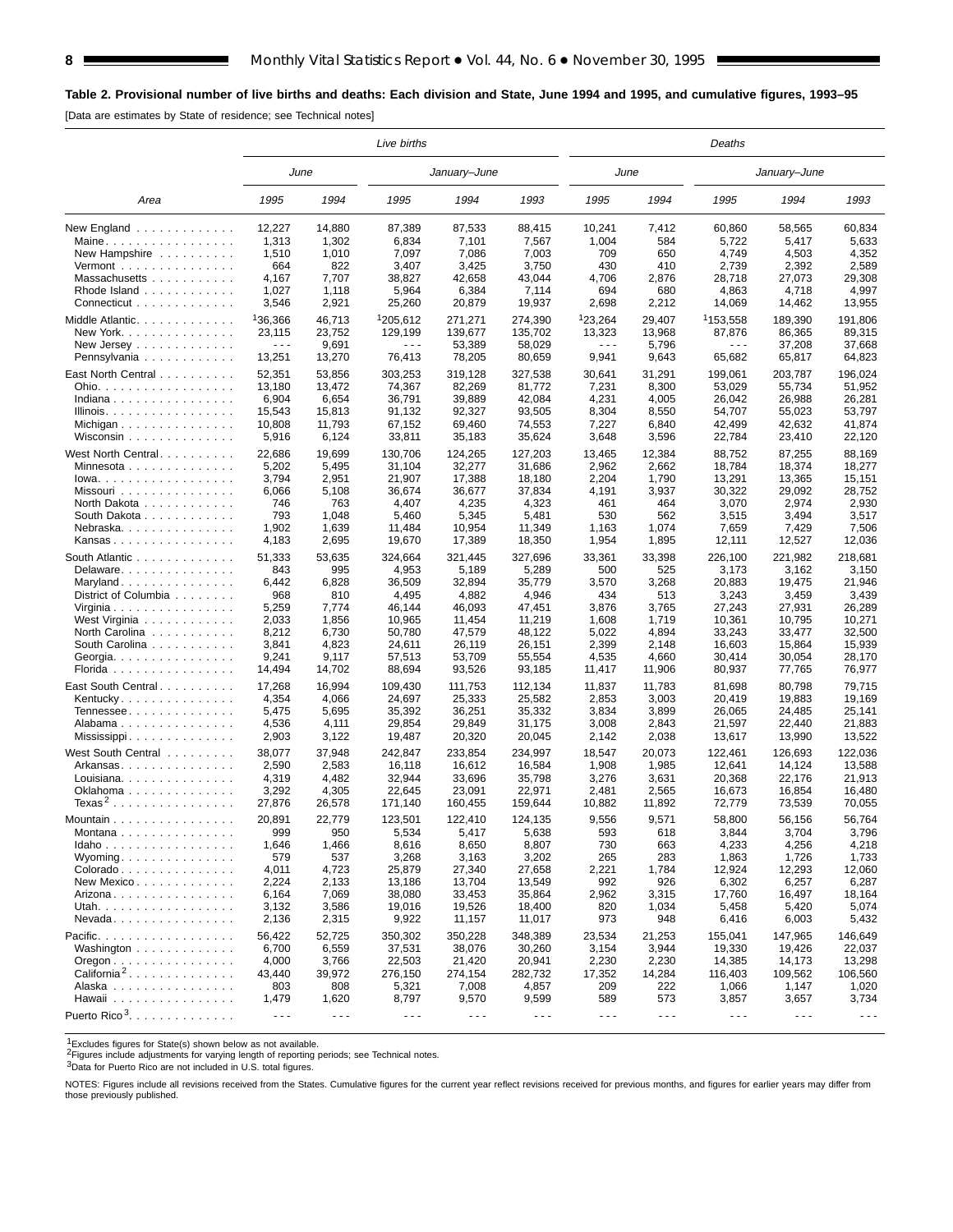## **Table 3. Provisional number of marriages and divorces: Each division and State, June 1994 and 1995, and cumulative figures, 1993–95**

[By State of occurrence. Number of events reported; see Technical notes. Divorces include reported annulments]

|                                                |                      |                      | Marriages            |                      |                      |                      |                      | <b>Divorces</b>      |                      |                      |
|------------------------------------------------|----------------------|----------------------|----------------------|----------------------|----------------------|----------------------|----------------------|----------------------|----------------------|----------------------|
|                                                | June                 |                      |                      | January-June         |                      | June                 |                      |                      | January-June         |                      |
| Area                                           | 1995                 | 1994                 | 1995                 | 1994                 | 1993                 | 1995                 | 1994                 | 1995                 | 1994                 | 1993                 |
| New England                                    | 12,750               | 11,338               | 39,635               | 42,869               | 34,208               | 3,597                | 3,226                | 19,694               | 18.538               | 21,585               |
| Maine                                          | 1,237                | 1,392                | 3,831                | 3,808                | 4,090                | 403                  | 520                  | 2,347                | 2,468                | 2,788                |
| New Hampshire                                  | 919                  | 1,013                | 3,085                | 3,799                | 2,698                | 454                  | 369                  | 2,473                | 2,368                | 2,383                |
| $Vermont$                                      | 547                  | 460                  | 1,991                | 1,717                | 1,957                | 254                  | 356                  | 1,604                | 1,409                | 1,413                |
| Massachusetts                                  | 6,001                | 5,007                | 17,803               | 21,640               | 13,243               | 1,310                | 1,009                | 6,693                | 5,761                | 7,844                |
| Rhode Island                                   | 809                  | 782                  | 2,722                | 2,807                | 2,909                | 397                  | 277                  | 1,870                | 1,659                | 1,783                |
| Connecticut                                    | 3,237                | 2,684                | 10,203               | 9,098                | 9,311                | 779                  | 695                  | 4,707                | 4,873                | 5,374                |
| Middle Atlantic                                | <sup>1</sup> 25,071  | 26,111               | 193,720              | 110,088              | 116,750              | 10,269               | 10,996               | 59,809               | 59,590               | 59,799               |
| New York <sup>2</sup> .                        | 14.772               | 11,361               | 61,037               | 56,447               | 61,866               | 3,806                | 4,735                | 26,825               | 27,690               | 26,970               |
| New Jersey $\dots$ , $\dots$ , $\dots$         | .                    | 5,355                | $\sim$ $\sim$ $\sim$ | 21,638               | 22,754               | 2,928                | 2,719                | 13,147               | 12,608               | 13,188               |
| Pennsylvania                                   | 10,299               | 9,395                | 32,683               | 32,003               | 32,130               | 3,535                | 3,542                | 19,837               | 19,292               | 19,641               |
| East North Central                             | 38,695               | 40,744               | 144,119              | 142,375              | 145,412              | <sup>1</sup> 13,662  | 113,537              | <sup>1</sup> 75,130  | <sup>1</sup> 74,818  | <sup>1</sup> 75,534  |
| Ohio.                                          | 9,578                | 10,947               | 39,018               | 38,198               | 37,845               | 4,978                | 4,395                | 24,934               | 24,815               | 24,881               |
| Indiana                                        | 5,919                | 5,870                | 22,375               | 21,462               | 22,209               | $ -$                 | $\sim$ $\sim$ $\sim$ | $\sim$ $\sim$ $\sim$ | $\sim$ $\sim$ $\sim$ | $\sim$ $\sim$ $\sim$ |
| Illinois.                                      | 10,043               | 11,094               | 38,822               | 39,630               | 39,951               | 4,040                | 3,909                | 20,873               | 20,889               | 21,930               |
|                                                | 8,362                | 8,238                | 29,038               | 28,478               | 28,352               | 3,007                | 3,728                | 20,401               | 20,455               | 19,832               |
| Wisconsin                                      | 4,793                | 4,595                | 14,866               | 14,607               | 17,055               | 1,637                | 1,505                | 8,922                | 8,659                | 8,891                |
| West North Central                             | 17,014               | 17,342               | 63,482               | 61,803               | 63,895               | 6,241                | 5,887                | 37,152               | 38,593               | 38,312               |
| Minnesota                                      | 4,055                | 3,912                | 13,233               | 12,689               | 12,822               | 1,406                | 1,321                | 7,740                | 8,136                | 8,436                |
| $lowa.$                                        | 2,614                | 2,627                | 9,168                | 8,891                | 11,533               | 793                  | 1,001                | 5,412                | 5,861                | 5,469                |
| Missouri                                       | 5,348                | 5,159                | 21,469               | 19,471               | 20,430               | 2,096                | 2,428                | 13,880               | 13,990               | 13,325               |
| North Dakota                                   | 710                  | 781                  | 1,900                | 2,051                | 2,139                | 186                  | 193                  | 1,105                | 1,107                | 1,078                |
| South Dakota                                   | 958                  | 986                  | 3,160                | 3,113                | 3,238                | 242                  | 284                  | 1,423                | 1,430                | 1,455                |
| Nebraska.                                      | 1,423                | 1,498                | 5,705                | 5,792                | 5,708                | 457                  | 506                  | 3,140                | 3,306                | 3,116                |
| Kansas                                         | 1,906                | 2,379                | 8,847                | 9,796                | 8,025                | 1,061                | 154                  | 4,452                | 4,763                | 5,433                |
| South Atlantic                                 | 47,017               | 44,208               | 214,396              | 210,046              | 212,051              | 20,392               | 19,828               | 113,329              | 115,598              | 118,058              |
| Delaware                                       | 622                  | 556                  | 2,362                | 2,217                | 2,319                | 335                  | 328                  | 1,936                | 1,710                | 1,497                |
| Maryland                                       | 4,772                | 4,989                | 18,009               | 18,893               | 18,724               | 1,173                | 1,582                | 7,236                | 8,183                | 8,220                |
| District of Columbia                           | 244                  | 120                  | 820                  | 687                  | 1,249                | 169                  | 327                  | 705                  | 1,198                | 887                  |
| Virginia                                       | 6,820                | 6,307                | 31,777               | 31,278               | 31,893               | 2,557                | 2,371                | 13,550               | 14,198               | 14,560               |
| West Virginia                                  | 595                  | 986                  | 3,998                | 4,088                | 6,197                | 599                  | 861                  | 4,420                | 4,570                | 4,976                |
| North Carolina                                 | 6,834                | 5,376                | 29,963               | 22,777               | 22,719               | 3,605                | 3,128                | 18,785               | 17,862               | 17,642               |
| South Carolina                                 | 4,967                | 6,168                | 22,147               | 26,318               | 25,334               | 1,205                | 1,521                | 7,012                | 7,839                | 7,626                |
| Georgia.                                       | 6,428                | 5,969                | 29,675               | 29,425               | 29,780               | 3,744                | 3,199                | 18,700               | 18,145               | 19,348               |
| Florida                                        | 15,735               | 13,737               | 75,645               | 74,363               | 73,836               | 7,005                | 6,511                | 40,985               | 41,893               | 43,302               |
| East South Central.                            | 18,732               | 18,161               | 90,555               | 85,052               | 85,864               | 8,185                | 8,326                | 48,373               | 49,254               | 47,057               |
| Kentucky                                       | 5,330                | 5,776                | 22,519               | 22,301               | 20,834               | 1,729                | 2,013                | 11,310               | 11,653               | 11,088               |
| Tennessee                                      | 7,453                | 5,474                | 40,037               | 32,972               | 35,045               | 3,069                | 2,903                | 17,237               | 16,708               | 16,415               |
| Alabama                                        | 3,717                | 4,691                | 18,093               | 19,197               | 18,341               | 2,167                | 2,253                | 12,985               | 13,206               | 13,545               |
|                                                | 2,232                | 2,220                | 9,906                | 10,582               | 11,644               | 1,220                | 1,157                | 6,841                | 7,687                | 6,009                |
| West South Central                             | 31,225               | 30,028               | 150,719              | 154,796              | 139,684              | <sup>1</sup> 11,839  | 112,724              | 169,050              | <sup>1</sup> 72,787  | <sup>1</sup> 72,445  |
| Arkansas                                       | 2,634                | 3,753                | 15,864               | 18,255               | 18,023               | 1,132                | 1,427                | 6,783                | 9,186                | 8,975                |
| Louisiana                                      | 4,601                | 3,194                | 18,488               | 19,741               | 14,431               | - - -                | - - -                | .                    | $\sim$ $\sim$ $\sim$ | .                    |
|                                                | 3,578                | 3,368                | 14,250               | 14,523               | 14.780               | 1,960                | 1,988                | 10,978               | 10,857               | 10,908               |
| Texas $3$                                      | 20,412               | 19,713               | 102,117              | 102,277              | 92,450               | 8,747                | 9,309                | 51,289               | 52,744               | 52,562               |
| Mountain                                       | <sup>1</sup> 14,652  | 26,702               | 163,502              | 128,917              | 120,969              | 15,700               | 8,011                | 130,162              | 44,827               | 138,840              |
| Montana                                        | 916                  | 938                  | 2,708                | 2,724                | 2,910                | 409                  | 338                  | 1,995                | 2,074                | 2,143                |
| Idaho                                          | 1,643                | 1,721                | 6,756                | 6,975                | 5,709                | 565                  | 791                  | 3,321                | 3,743                | 3,533                |
| Wyoming                                        | 544                  | 496                  | 2,029                | 1,909                | 1,996                | 314                  | 244                  | 1,691                | 1,447                | 1,431                |
| $Colorado \ldots \ldots \ldots \ldots$         | 3,489                | 4,117                | 14,547               | 15,487               | 15,245               | $\sim$ - $\sim$      | 1,797                | $- - -$              | 9,888                | 9,585                |
| New Mexico <sup>4,5</sup>                      | 1,632                | 1,403                | 7,283                | 6,035                | 6,153                | 1,062                | 875                  | 5,562                | 4,971                | 5,204                |
| Arizona <sup>2</sup>                           | 3,903                | 3,305                | 20,058               | 18,331               | 20,368               | 2,612                | 2,059                | 13,018               | 11,637               | 12,409               |
| Utah.                                          | 2,525                | 1,863                | 10,121               | 9,068                | 8,900                | 738                  | 835                  | 4,575                | 4,703                | 4,535                |
| $N$ evada                                      | $\sim$ $\sim$ $\sim$ | 12,859               | $\sim$ $\sim$ $\sim$ | 68,388               | 59,688               | $- - -$              | 1,072                | - - -                | 6,364                | - - -                |
| Pacific.                                       | 25,911               | 34,176               | 120,508              | 137,671              | 131,770              | 14,579               | 14,482               | 126,249              | <sup>1</sup> 27,205  | 121,743              |
| Washington $\ldots$ ,                          | 4,821                | 3,679                | 18,625               | 16,897               | 13,772               | 2,420                | 2,318                | 14,608               | 14,856               | 10,346               |
| $O$ regon $\ldots \ldots \ldots \ldots \ldots$ | 3,194                | 2,750                | 11,711               | 10,761               | 9,336                | 1,417                | 1,250                | 7,645                | 8,344                | 7,631                |
| California                                     | 15,593               | 25,444               | 78,836               | 98,771               | 97,903               | $\sim$ $\sim$ $\sim$ | $\sim$ $\sim$ $\sim$ | .                    | $\sim$ $\sim$ $\sim$ | $\sim$ $\sim$ $\sim$ |
| Alaska                                         | 655                  | 665                  | 2,379                | 2,498                | 2,227                | 197                  | 321                  | 1,398                | 1,672                | 1,333                |
| Hawaii                                         | 1,648                | 1,638                | 8,957                | 8,744                | 8,532                | 545                  | 593                  | 2,598                | 2,333                | 2,433                |
| Puerto Rico <sup>6</sup> .                     | $\sim$ $\sim$ $\sim$ | $\sim$ $\sim$ $\sim$ | $\sim$ $\sim$ $\sim$ | $\sim$ $\sim$ $\sim$ | $\sim$ $\sim$ $\sim$ | $\sim$ $\sim$ $\sim$ | $\sim$ $\sim$ $\sim$ | $\sim$ $\sim$ $\sim$ | $\sim$ $\sim$ $\sim$ | $\sim$ $\sim$ $\sim$ |

1Excludes figures for State(s) shown below as not available.

<sup>2</sup>Figures for marriages are marriage licenses issued for some counties.

3Figures include adjustments for varying length of reporting periods; see Technical notes.

<sup>4</sup>Figures for marriages are marriage licenses issued.<br><sup>5</sup>Figures for divorces include estimates for some counties.

6Data for Puerto Rico are not included in U.S. total figures.

NOTES: Figures include all revisions received from the States. Cumulative figures for the current year reflect revisions received for previous months, and figures for earlier years may differ from those previously published.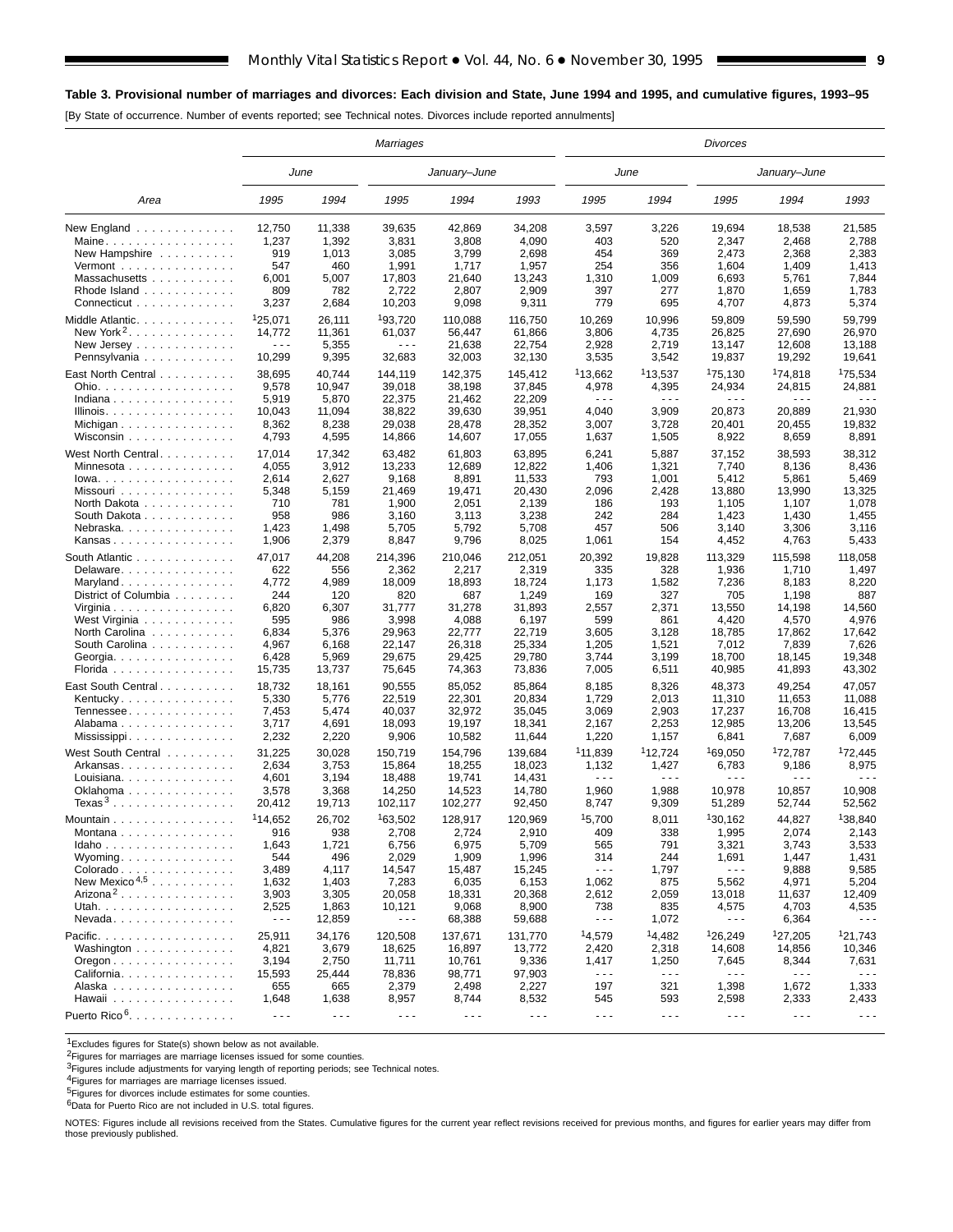#### **Table 4. Provisional number of deaths under 1 year and infant mortality rates: Each division and State, 12 months ending with June 1994 and 1995**

[Data are estimates by State of residence; see Technical notes. Infant mortality rates are deaths under 1 year per 1,000 live births in specified area]

|                         |                      |          | 12 months ending with June |                      |
|-------------------------|----------------------|----------|----------------------------|----------------------|
|                         | 1995                 |          | 1994                       |                      |
| Area                    | Number               | Rate     | Number                     | Rate                 |
|                         | <sup>1</sup> 754     | 15.9     | 1,096                      | 6.0                  |
|                         | 86                   | 6.1      | 84                         | 5.8                  |
| New Hampshire           | 90                   | 6.2      | 88                         | 5.9                  |
|                         | 43                   | 6.0      | 33                         | 4.7                  |
|                         | 457                  | 5.7      | 449                        | 5.2                  |
|                         |                      |          |                            |                      |
|                         | 78<br>- - -          | 6.0<br>. | 102                        | 7.5                  |
|                         |                      |          | 340                        | 7.3                  |
| Middle Atlantic         | <sup>1</sup> 1,196   | 17.7     | 4,482                      | 8.0                  |
|                         | $\sim$ $\sim$ $\sim$ | .        | 2,224                      | 7.9                  |
|                         | - - -                | .        | 978                        | 8.3                  |
|                         | 1,196                | 7.7      | 1,280                      | 8.2                  |
|                         |                      |          |                            |                      |
|                         | 5,443                | 8.7      | 5,856                      | 9.2                  |
|                         | 1,306                | 8.5      | 1,475                      | 9.4                  |
|                         | 792                  | 9.9      | 739                        | 9.0                  |
|                         | 1,670                | 8.9      | 1,852                      | 9.8                  |
|                         | 1,169                | 8.5      | 1,238                      | 8.9                  |
|                         | 506                  | 7.5      | 552                        | 8.0                  |
|                         |                      |          |                            |                      |
| West North Central      | 1,960                | 7.6      | 1,996                      | 7.8                  |
|                         | 437                  | 6.9      | 469                        | 7.3                  |
|                         | 272                  | 6.7      | 233                        | 6.4                  |
|                         | 613                  | 8.1      | 619                        | 8.1                  |
|                         | 58                   | 6.6      | 63                         | 7.3                  |
|                         | 121                  | 11.3     | 120                        | 11.2                 |
|                         | 190                  | 8.1      | 179                        | 8.0                  |
|                         | 269                  | 7.6      | 313                        | 8.4                  |
|                         |                      |          |                            |                      |
|                         | 5,772                | 8.7      | 6,097                      | 9.1                  |
| Delaware                | 72                   | 7.1      | 85                         | 8.1                  |
|                         | 634                  | 8.4      | 678                        | 9.3                  |
|                         | 159                  | 17.1     | 188                        | 19.3                 |
|                         | 736                  | 7.7      | 731                        | 7.8                  |
|                         | 153                  | 7.3      | 158                        | 7.1                  |
|                         | 1,039                | 9.9      | 999                        | 10.0                 |
|                         | 447                  | 9.0      | 488                        | 9.0                  |
|                         | 1,051                | 9.3      | 1,179                      | 10.7                 |
|                         | 1,481                | 8.0      | 1,591                      | 8.2                  |
|                         |                      |          |                            |                      |
|                         | 2,171                | 9.5      | 2,152                      | 9.3                  |
|                         | 387                  | 7.5      | 447                        | 8.6                  |
|                         | 730                  | 9.8      | 645                        | 8.7                  |
|                         | 620                  | 10.2     | 622                        | 10.0                 |
|                         | 434                  | 10.2     | 438                        | 10.3                 |
| West South Central      |                      | 7.5      |                            | 8.0                  |
|                         | 3,611                |          | 3,850                      |                      |
|                         | 290                  | 8.5      | 302                        | 8.8                  |
|                         | 642                  | 9.5      | 660                        | 9.7                  |
|                         | 392                  | 8.7      | 440                        | 9.4                  |
|                         | 2,287                | 6.9      | 2,448                      | 7.4                  |
|                         | 1,719                | 7.0      | 1,701                      | 7.0                  |
|                         | 96                   | 8.6      | 93                         | 8.3                  |
|                         | 119                  | 6.9      | 123                        | 7.2                  |
|                         | 60                   | 9.2      | 31                         | 4.7                  |
|                         |                      |          | 361                        | 6.6                  |
|                         | 366                  | 6.9      |                            |                      |
|                         | 215                  | 7.8      | 261                        | 9.4                  |
|                         | 521                  | 7.4      | 495                        | 7.2                  |
|                         | 220                  | 5.7      | 206                        | 5.5                  |
|                         | 122                  | 6.0      | 131                        | 6.2                  |
|                         | 4,647                | 6.3      | 4,827                      | 6.6                  |
|                         | 416                  | 5.3      | 451                        | 5.7                  |
|                         |                      |          |                            |                      |
|                         | 274                  | 6.3      | 292                        | 6.8                  |
| California <sup>2</sup> | 3,752                | 6.4      | 3,886                      | 6.7                  |
|                         | 77                   | 7.4      | 71                         | 5.6                  |
|                         | 128                  | 6.9      | 127                        | 6.5                  |
|                         | $\sim$ $\sim$ $\sim$ | $  -$    | $\sim$ $\sim$ $\sim$       | $\sim$ $\sim$ $\sim$ |

1Excludes figures for State shown below as not available.

2Figures include adjustments for varying length of reporting periods; see Technical notes.

3Data for Puerto Rico are not included in U.S. total figures.

NOTES: Figures include all revisions received from the States. Figures for the current year reflect revisions received for previous months, and figures for earlier years may differ from those previously published.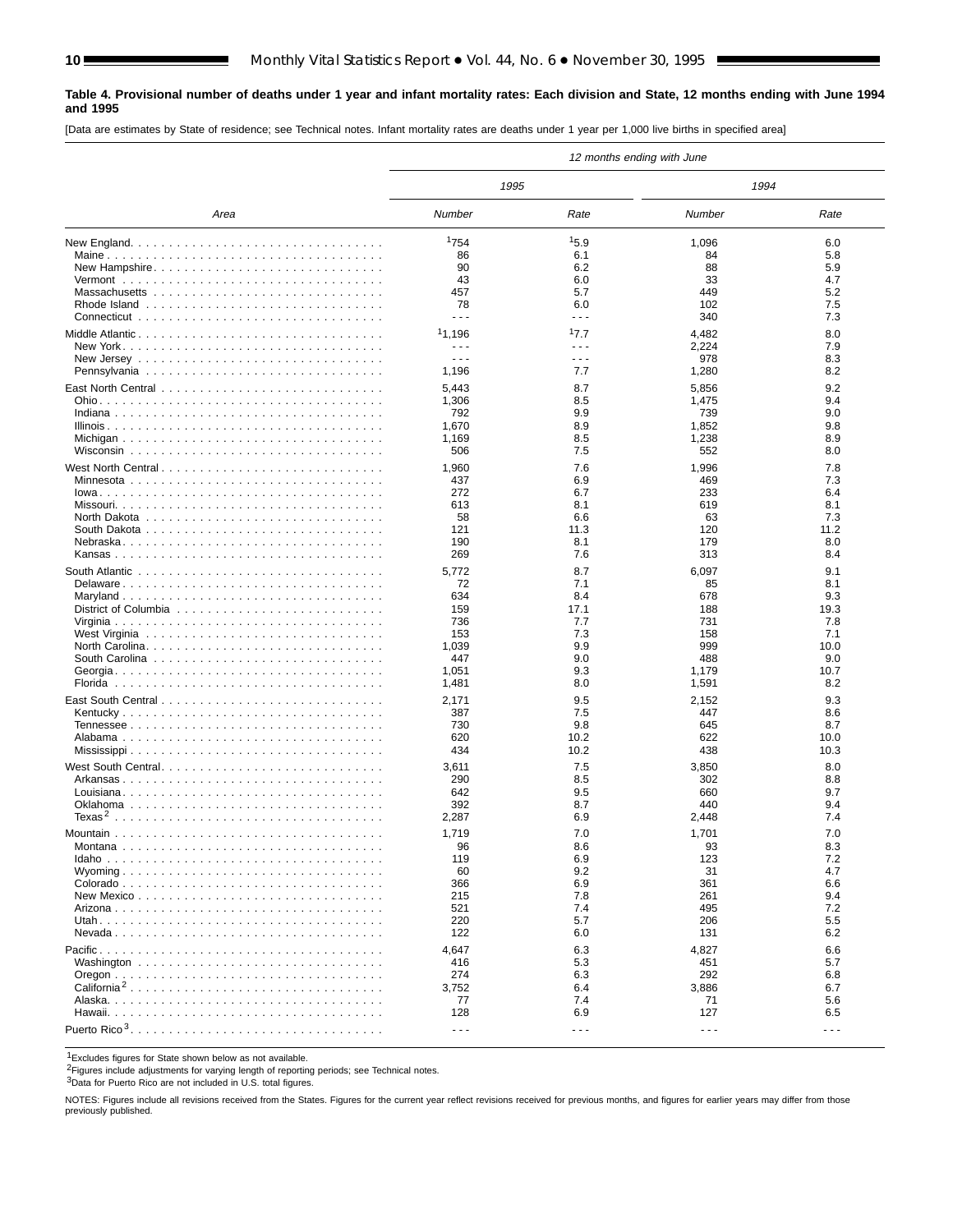#### **Table 5. Provisional number of deaths and death rates, by age, race, and sex, and age-adjusted death rates by race and sex: United States, May 1994 and 1995, cumulative figures 1994 and 1995, and 12 months ending with May 1994 and 1995**

[Data are provisional, estimated from a 10-percent sample of deaths. Age-specific rates on an annual basis per 100,000 population in specified group; age-adjusted<br>rates per 100,000 U.S. standard million population; see Tec

|                                              |                  |                               | May              |                               |                   | January-May               |                      |                            |                    |                        | 12 months ending with May   |                      |  |  |
|----------------------------------------------|------------------|-------------------------------|------------------|-------------------------------|-------------------|---------------------------|----------------------|----------------------------|--------------------|------------------------|-----------------------------|----------------------|--|--|
|                                              |                  | 1995                          |                  | 1994                          | 1995              |                           |                      | 1994                       | 1995               |                        | 1994                        |                      |  |  |
| Age, race, and sex                           | Number           | Rate                          | Number           | Rate                          | Number            | Rate                      | Number               | Rate                       | Number             | Rate                   | Number                      | Rate                 |  |  |
| All races, both sexes <sup>1</sup>           |                  |                               |                  |                               |                   |                           |                      |                            |                    |                        |                             |                      |  |  |
| All ages                                     | 183,000          | 823.4                         | 186,000          | 841.8                         | 1,005,000         | 927.2                     | 996,000              | 926.6                      | 2,295,000          | 877.7                  | 2,281,000                   | 880.1                |  |  |
| Under 1 year                                 |                  |                               |                  |                               | 12,600            | 2795.6                    | 13,300               | 2815.5                     | 30,700             | <sup>2</sup> 797.8     | 32,200                      | 2817.5               |  |  |
| $1-4$ years                                  | 3,700            | 75.5                          | 4,300            | 88.3                          | 3,120             | 47.5                      | 3,140                | 47.7                       | 7,170              | 45.2                   | 7,010                       | 44.3                 |  |  |
| 5–14 years                                   |                  |                               |                  |                               | 3,330             | 21.2                      | 3,180                | 20.5                       | 8,700              | 23.0                   | 8,380                       | 22.5                 |  |  |
| 15–24 years.                                 | 2,520            | 82.6                          | 3,000            | 98.2                          | 13,390            | 90.2                      | 14,210               | 95.4                       | 35,080             | 97.6                   | 35,520                      | 98.6                 |  |  |
| 25–34 years.                                 | 4,580            | 131.8                         | 4,690            | 133.1                         | 24,360            | 143.6                     | 23,470               | 136.5                      | 59,370             | 144.3                  | 59,020                      | 141.6                |  |  |
| 35–44 years.                                 | 7,550            | 209.7                         | 8,560            | 242.4                         | 42,340            | 242.2                     | 40,690               | 237.5                      | 102,080            | 242.9                  | 97,590                      | 236.8                |  |  |
| 45–54 years.<br>55–64 years.                 | 11,690<br>19,080 | 445.5<br>1,064.4              | 11,170<br>20,940 | 442.7<br>1,173.4              | 60,700<br>100,790 | 477.8<br>1,155.4          | 56,430<br>102,630    | 461.9<br>1,181.4           | 140,050<br>237,940 | 460.4<br>1,130.0       | 135,090<br>240,190          | 462.0<br>1,145.3     |  |  |
| 65–74 years.                                 | 38,790           | 2,436.0                       | 42,230           | 2,656.2                       | 210,820           | 2,718.3                   | 213,230              | 2,754.8                    | 482,160            | 2,572.5                | 491,040                     | 2,626.4              |  |  |
| 75–84 years.                                 | 52,270           | 5,546.0                       | 53,740           | 5,778.0                       | 285,950           | 6,248.5                   | 283,580              | 6,279.0                    | 647,190            | 5,872.9                | 641,640                     | 5,902.3              |  |  |
| 85 years and over                            | 43,210           | 14,101.0                      | 44,060           | 15,023.8                      | 246,960           | 16,617.9                  | 242,190              | 17,028.0                   | 543,440            | 15,201.1               | 532,820                     | 15,575.0             |  |  |
| Not stated                                   | 80               | $\mathcal{L}^{\mathcal{L}}$   | 50               | $\sim 100$                    | 470               | $\sim$ $\sim$             | 250                  | $\sim 100$                 | 880                | $\sim 100$             | 780                         | $\sim$ $\sim$        |  |  |
| Age-adjusted rate $3 \ldots$ .               | $\sim 100$       | 474.3                         | $\cdots$         | 509.9                         | $\cdots$          | 527.1                     | $\sim$ $\sim$ $\sim$ | 530.1                      | $\sim 100$         | 507.3                  | $\sim$ $\sim$ $\sim$        | 511.9                |  |  |
| All races, male <sup>1</sup>                 |                  |                               |                  |                               |                   |                           |                      |                            |                    |                        |                             |                      |  |  |
| All ages                                     | 93,650           | 860.8                         | 99,060           | 918.0                         | 506,700           | 957.6                     | 506,350              | 965.0                      | 1,166,930          | 914.2                  | 1,171,280                   | 925.7                |  |  |
| Under 1 year                                 |                  |                               |                  |                               | 7,050             | 2867.0                    | 7,800                | 2933.1                     | 16,970             | 2861.9                 | 19,050                      | 2944.9               |  |  |
| 1–4 years $\ldots$                           | 2,100            | 83.7                          | 2,400            | 96.3                          | 1,860             | 55.8<br>25.2              | 1,880                | 56.0                       | 4,220              | 52.0                   | 4,080                       | 50.4<br>26.0         |  |  |
| 5–14 years ........<br>15–24 years. $\ldots$ | 1,950            | 125.2                         | 2,260            | 144.8                         | 2,020<br>10,250   | 135.2                     | 1,780<br>11,020      | 22.5<br>144.9              | 5,290<br>26,870    | 27.3<br>146.5          | 4,960<br>27,030             | 146.9                |  |  |
| 25–34 years.                                 | 3,390            | 195.2                         | 3,330            | 189.0                         | 17,930            | 211.4                     | 16,720               | 194.7                      | 43,870             | 213.3                  | 43,230                      | 207.4                |  |  |
| 35–44 years.                                 | 5,250            | 294.1                         | 6,180            | 352.8                         | 29,480            | 340.2                     | 28,550               | 335.9                      | 70,930             | 340.3                  | 67,790                      | 331.8                |  |  |
| 45–54 years.                                 | 7,510            | 585.9                         | 7,030            | 570.0                         | 38,310            | 617.4                     | 35,490               | 594.1                      | 88,330             | 594.5                  | 85,280                      | 596.7                |  |  |
| 55–64 years.                                 | 11,560           | 1,357.3                       | 12,750           | 1,503.6                       | 60,160            | 1,451.8                   | 62,990               | 1,526.7                    | 143,700            | 1,436.6                | 146,630                     | 1,472.3              |  |  |
| 65–74 years.                                 | 22,080           | 3,120.9                       | 24,380           | 3,465.6                       | 119,880           | 3,480.9                   | 123,110              | 3,596.5                    | 273,920            | 3,293.9                | 282,070                     | 3,412.8              |  |  |
| 75–84 years.                                 | 25,730           | 7,047.0                       | 26,430           | 7,402.3                       | 139,540           | 7,882.5                   | 138,710              | 8,010.4                    | 315,120            | 7,404.1                | 317,070                     | 7,616.4              |  |  |
| 85 years and over<br>Not stated              | 14,020<br>70     | 16,360.2<br>$\sim$ $\sim$     | 14,270<br>40     | 17,232.6                      | 79,940<br>280     | 19,262.4<br>$\sim$ $\sim$ | 78,180<br>130        | 19,492.9<br>$\sim$         | 177,130<br>570     | 17,766.3               | 173,640<br>450              | 18,031.2<br>$\cdots$ |  |  |
| Age-adjusted rate $3 \ldots$ .               | .                | 611.5                         | $\ldots$         | $\sim$ $\sim$ $\sim$<br>659.9 | $\cdots$          | 675.0                     | $\cdots$             | 685.7                      | $\ldots$           | $\sim$ $\sim$<br>652.0 | $\sim$ .                    | 664.2                |  |  |
| All races, female <sup>1</sup>               |                  |                               |                  |                               |                   |                           |                      |                            |                    |                        |                             |                      |  |  |
| All ages                                     | 89,820           | 787.7                         | 93,710           | 828.7                         | 498,150           | 898.1                     | 489,960              | 891.0                      | 1,127,800          | 842.8                  | 1,110,040                   | 837.0                |  |  |
| Under 1 year $\ldots \ldots$                 |                  |                               |                  |                               | 5,560             | 2716.9                    | 5,530                | <sup>2</sup> 691.2         | 13,700             | <sup>2</sup> 729.5     | 13,190                      | 2683.8               |  |  |
| $1-4$ years                                  | 1,600            | 66.9                          | 1,900            | 80.0                          | 1,260             | 39.7                      | 1,260                | 39.0                       | 2,950              | 38.1                   | 2,920                       | 37.8                 |  |  |
| 5-14 years                                   |                  |                               |                  |                               | 1,310             | 17.1                      | 1,400                | 18.7                       | 3,410              | 18.5                   | 3,420                       | 18.8                 |  |  |
| 15–24 years. $\ldots$                        | 580              | 38.8                          | 740              | 49.5                          | 3,140             | 43.3                      | 3,190                | 43.8                       | 8,210              | 46.7                   | 8,490                       | 48.2                 |  |  |
| 25-34 years.<br>35-44 years.                 | 1,190<br>2,300   | 68.5<br>126.7                 | 1,360<br>2,380   | 77.2<br>133.7                 | 6,430<br>12,860   | 75.8<br>146.0             | 6,740<br>12,140      | 78.4<br>140.4              | 15,500<br>31,150   | 75.4<br>147.0          | 15,790<br>29,800            | 75.8<br>143.4        |  |  |
| 45–54 years.                                 | 4,180            | 311.4                         | 4,140            | 320.9                         | 22,390            | 344.4                     | 20,940               | 335.4                      | 51,710             | 332.3                  | 49,800                      | 333.1                |  |  |
| 55-64 years.                                 | 7,520            | 799.3                         | 8,190            | 874.3                         | 40,630            | 887.4                     | 39,630               | 869.1                      | 94,240             | 852.5                  | 93,560                      | 849.6                |  |  |
| 65-74 years.                                 | 16,700           | 1,886.8                       | 17,860           | 2,015.0                       | 90,940            | 2,108.7                   | 90,110               | 2,087.7                    | 208,230            | 1,997.0                | 208,970                     | 2,003.4              |  |  |
| 75–84 years.                                 | 26,540           | 4,596.7                       | 27,310           | 4,765.2                       | 146,400           | 5,218.1                   | 144,870              | 5,203.0                    | 332,060            | 4,910.0                | 324,570                     | 4,838.6              |  |  |
| 85 years and over                            | 29,190           | 13,213.7                      | 29,790           | 14,143.3                      | 167,020           | 15,587.0                  | 164,010              | 16,051.2                   | 366,310            | 14,220.1               | 359,180                     | 14,612.7             |  |  |
| Not stated<br>Age-adjusted rate $3 \ldots$ . | 10<br>$\sim 100$ | $\sim$<br>360.0               | 10<br>$\sim$     | $\sim$ $\sim$ $\sim$<br>385.8 | 190<br>$\sim$ .   | $\sim$ $\sim$<br>404.4    | 120<br>$\sim$ .      | $\epsilon \sim 1$<br>401.4 | 310<br>$\sim$      | $\sim$<br>386.6        | 330<br>$\sim$ $\sim$ $\sim$ | $\cdots$<br>385.8    |  |  |
| White                                        |                  |                               |                  |                               |                   |                           |                      |                            |                    |                        |                             |                      |  |  |
| All ages ...........                         | 157,510          | 851.5                         | 165,640          | 901.9                         | 864,450           | 960.5                     | 858,320              | 960.7                      | 1,971,490          | 907.6                  | 1,960,690                   | 909.5                |  |  |
| Under 1 year $\ldots \ldots$                 |                  |                               |                  |                               | 8,250             | 2662.9                    | 8,630                | 2671.9                     | 19,950             | 2661.5                 | 20,750                      | 2670.2               |  |  |
| $1-4$ years                                  | 2,430            | 62.6                          | 2,770            | 71.7                          | 2,080             | 40.2                      | 2,100                | 40.3                       | 4,730              | 37.7                   | 4,870                       | 38.9                 |  |  |
| 5–14 years<br>15–24 years. $\ldots$          | 1,810            | 74.3                          | 2,230            | 91.3                          | 2,360<br>9,330    | 18.9<br>78.7              | 2,210<br>10,020      | 17.9<br>84.2               | 6,180<br>24,530    | 20.5<br>85.4           | 6,060<br>24,880             | 20.4<br>86.3         |  |  |
| 25–34 years.                                 | 3,220            | 113.3                         | 3,570            | 123.8                         | 17,360            | 125.0                     | 16,460               | 116.9                      | 42,260             | 125.5                  | 42,110                      | 123.3                |  |  |
| 35-44 years.                                 | 5,170            | 172.4                         | 5,980            | 203.1                         | 29,620            | 203.5                     | 28,410               | 198.8                      | 72,640             | 207.3                  | 68,860                      | 200.3                |  |  |
| 45–54 years.                                 | 9,120            | 406.3                         | 8,560            | 395.8                         | 46,630            | 428.9                     | 43,530               | 415.6                      | 107,460            | 412.4                  | 104,030                     | 414.6                |  |  |
| 55–64 years.                                 | 15,540           | 1,002.7                       | 17,090           | 1,105.4                       | 81,710            | 1,083.1                   | 83,910               | 1,114.6                    | 193,670            | 1,062.8                | 196,250                     | 1,079.1              |  |  |
| 65–74 years.                                 | 33,510           | 2,371.4                       | 36,410           | 2,577.5                       | 181,540           | 2,636.8                   | 184,780              | 2,685.8                    | 416,050            | 2,499.4                | 424,600                     | 2,553.5              |  |  |
| 75-84 years.                                 | 46,940           | 5,492.2                       | 48,520           | 5,757.2                       | 257,320           | 6,200.1                   | 254,890              | 6,228.3                    | 582,830            | 5,831.8                | 577,360                     | 5,858.0              |  |  |
| 85 years and over<br>Not stated              | 39,710           | 14,237.3                      | 40,470<br>30     | 15,103.1                      | 227,890<br>360    | 16,844.6                  | 223,240<br>140       | 17,188.3                   | 500,520<br>650     | 15,377.0               | 490,430<br>500              | 15,698.8             |  |  |
|                                              | 60               | $\epsilon \rightarrow \infty$ |                  | $\sim$ $\sim$ $\sim$          |                   | $\sim$ $\sim$             |                      | $\epsilon$ .               |                    | $\sim 100$             |                             | $\sim$ $\sim$ $\sim$ |  |  |
| Age-adjusted rate $3 \ldots$ .               | $\sim$ $\sim$    | 448.4                         | $\sim$ $\sim$    | 483.3                         | $\sim$ $\sim$     | 498.0                     | $\sim$ $\sim$        | 501.8                      | $\sim 100$         | 479.3                  | $\sim 100$                  | 483.8                |  |  |

See footnotes at end of table.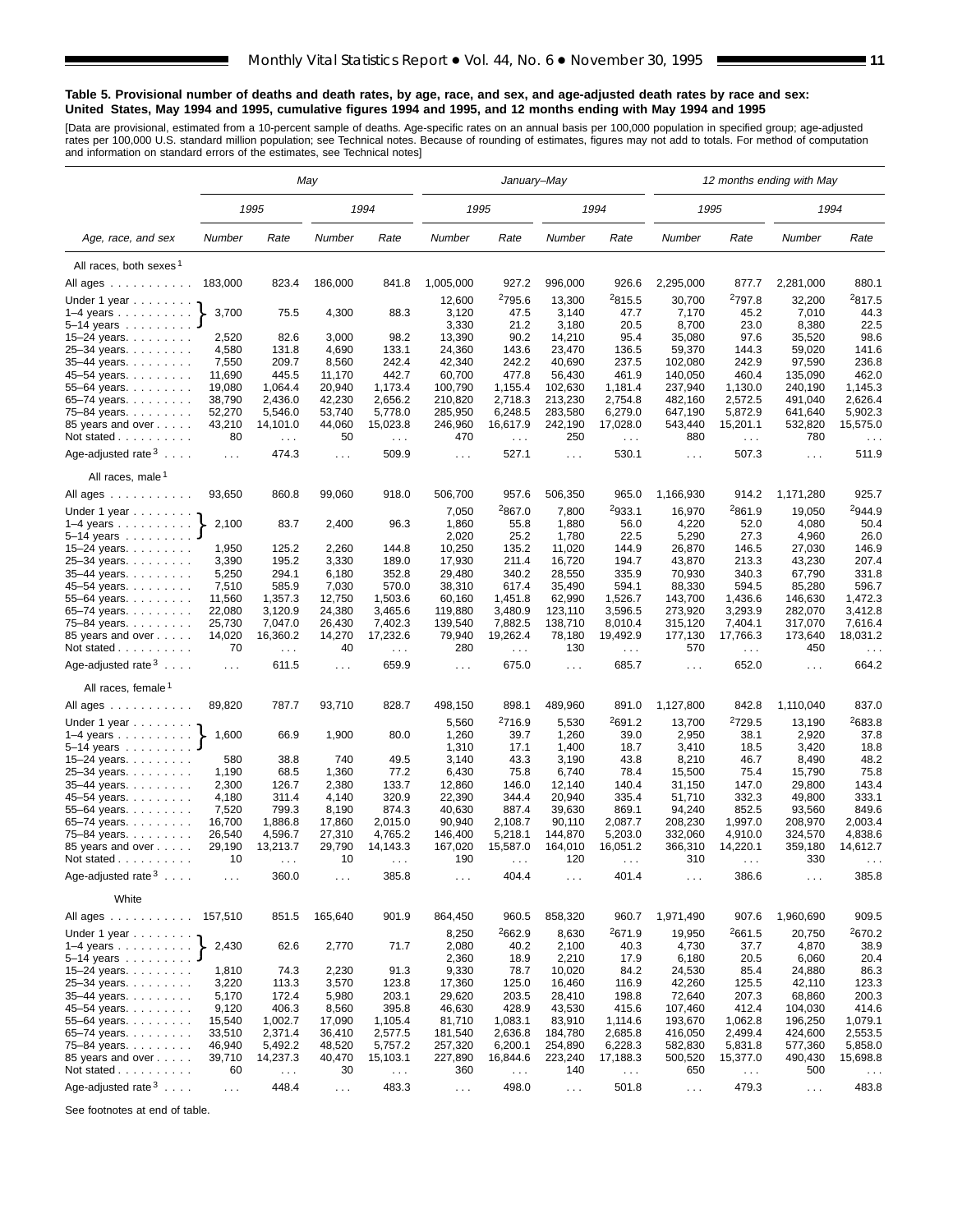#### **Table 5. Provisional number of deaths and death rates, by age, race, and sex, and age-adjusted death rates by race and sex: United States, May 1994 and 1995, cumulative figures 1994 and 1995, and 12 months ending with May 1994 and 1995—Con.**

[Data are provisional, estimated from a 10-percent sample of deaths. Age-specific rates on an annual basis per 100,000 population in specified group; age-adjusted<br>rates per 100,000 U.S. standard million population; see Tec

|                                     | May                         |                                  |                      |                                  |                  | January-May               |                      |                           | 12 months ending with May |                           |                      |                                  |  |  |
|-------------------------------------|-----------------------------|----------------------------------|----------------------|----------------------------------|------------------|---------------------------|----------------------|---------------------------|---------------------------|---------------------------|----------------------|----------------------------------|--|--|
|                                     |                             | 1995                             |                      | 1994                             |                  | 1995                      |                      | 1994                      |                           | 1995                      |                      | 1994                             |  |  |
| Age, race, and sex                  | Number                      | Rate                             | Number               | Rate                             | Number           | Rate                      | Number               | Rate                      | Number                    | Rate                      | Number               | Rate                             |  |  |
| White male                          |                             |                                  |                      |                                  |                  |                           |                      |                           |                           |                           |                      |                                  |  |  |
| All ages                            | 79,650                      | 877.9                            | 84,280               | 935.8                            | 431,060          | 976.5                     | 430,650              | 983.0                     | 991,170                   | 930.4                     | 994,930              | 941.2                            |  |  |
|                                     |                             |                                  |                      |                                  | 4,630            | 2725.3                    | 5,030                | 2765.0                    | 10,950                    | <sup>2</sup> 707.8        | 12,140               | <sup>2</sup> 765.9               |  |  |
| Under 1 year<br>$1-4$ years         | $\blacktriangleright$ 1,370 | 68.8                             | 1,570                | 79.2                             | 1,330            | 50.1                      | 1,290                | 48.5                      | 2,870                     | 44.7                      | 2,880                | 44.8                             |  |  |
| $5 - 14$ years $\ldots$             |                             |                                  |                      |                                  | 1,420            | 22.3                      | 1,190                | 18.8                      | 3,740                     | 24.2                      | 3,650                | 23.9                             |  |  |
| 15-24 years.                        | 1,360                       | 108.8                            | 1,640                | 130.9                            | 7,080            | 116.1                     | 7,690                | 125.9                     | 18,520                    | 125.7                     | 18,600               | 125.7                            |  |  |
| 25-34 years.                        | 2,400                       | 167.3                            | 2,590                | 177.7                            | 12,990           | 185.4                     | 11,950               | 168.0                     | 31,670                    | 186.3                     | 31,130               | 180.4                            |  |  |
| 35-44 years.                        | 3,710                       | 246.8                            | 4,520                | 306.2                            | 20,980           | 287.3                     | 20,200               | 281.6                     | 51,260                    | 291.9                     | 48,570               | 281.8                            |  |  |
| 45-54 years.                        | 6,020                       | 543.2                            | 5,500                | 515.1                            | 29,750           | 554.3                     | 27,610               | 534.2                     | 68,390                    | 531.8                     | 66,470               | 536.6                            |  |  |
| 55-64 years.                        | 9,590                       | 1,287.8                          | 10,490               | 1,412.5                          | 49,660           | 1,369.9                   | 52,070               | 1,439.6                   | 118,560                   | 1,354.4                   | 120,710              | 1,382.5                          |  |  |
| 65-74 years.                        | 19,080                      | 3,017.5                          | 20,900               | 3,321.8                          | 104,130          | 3,381.8                   | 106,930              | 3,491.1                   | 238,740                   | 3,209.7                   | 245,960              | 3,324.7                          |  |  |
| 75-84 years.                        | 23,300                      | 7,014.5                          | 24,040               | 7,411.7                          | 126,030          | 7,824.2                   | 125,170              | 7,956.1                   | 284,600                   | 7,350.2                   | 286,190              | 7,565.2                          |  |  |
| 85 years and over                   | 12,760                      | 16,509.7                         | 13,000               | 17,354.2                         | 72,850           | 19,451.3                  | 71,450               | 19,708.1                  | 161,440                   | 17,937.8                  | 158,350              | 18,180.3                         |  |  |
| Not stated $\ldots$                 | 50                          | $\sim$ $\sim$                    | 20                   | $\sim 100$                       | 220              | $\sim$ $\sim$             | 80                   | $\ldots$                  | 430                       | $\sim$ $\sim$             | 290                  | $\sim$ $\sim$                    |  |  |
| Age-adjusted rate $3 \ldots$ .      | $\ldots$                    | 578.2                            | $\sim$ $\sim$ $\sim$ | 625.0                            | $\sim 100$       | 637.6                     | $\sim 100$           | 647.2                     | $\sim 100$                | 615.2                     | $\sim 100$           | 626.5                            |  |  |
| White female                        |                             |                                  |                      |                                  |                  |                           |                      |                           |                           |                           |                      |                                  |  |  |
| All ages                            | 77,870                      | 826.2                            | 81,360               | 869.3                            | 433,390          | 945.1                     | 427,670              | 939.3                     | 980,320                   | 885.6                     | 965,760              | 878.9                            |  |  |
| Under 1 year                        |                             |                                  |                      |                                  | 3,620            | <sup>2</sup> 597.1        | 3,600                | 2575.8                    | 9,010                     | <sup>2</sup> 613.3        | 8,620                | 2570.5                           |  |  |
| $1-4$ years                         | $\blacktriangleright$ 1,060 | 56.1                             | 1,200                | 63.8                             | 750              | 30.1                      | 810                  | 32.0                      | 1,860                     | 30.5                      | 1,990                | 32.6                             |  |  |
| $5 - 14$ years                      |                             |                                  |                      |                                  | 940              | 15.5                      | 1,020                | 16.8                      | 2,440                     | 16.7                      | 2,410                | 16.7                             |  |  |
| 15-24 years.                        | 450                         | 37.9                             | 600                  | 50.4                             | 2,250            | 38.9                      | 2,330                | 40.0                      | 6,020                     | 43.0                      | 6,280                | 44.7                             |  |  |
| 25-34 years.                        | 830                         | 59.0                             | 980                  | 68.6                             | 4,370            | 63.8                      | 4,510                | 64.9                      | 10,590                    | 63.6                      | 10,980               | 64.9                             |  |  |
| $35-44$ years.                      | 1,450                       | 97.0                             | 1,460                | 99.5                             | 8,640            | 118.9                     | 8,210                | 115.2                     | 21,390                    | 122.4                     | 20,290               | 118.3<br>295.6                   |  |  |
| 45–54 years.<br>55-64 years.        | 3,100<br>5,950              | 272.7<br>739.0                   | 3,060<br>6,600       | 279.5<br>821.5                   | 16,880<br>32,060 | 306.8<br>817.7            | 15,920<br>31,850     | 300.0<br>814.0            | 39,070<br>75,120          | 296.1<br>793.3            | 37,560<br>75,540     | 798.9                            |  |  |
| 65-74 years.                        | 14,430                      | 1,848.2                          | 15,510               | 1,979.8                          | 77,410           | 2,034.0                   | 77,860               | 2,039.7                   | 177,310                   | 1,925.6                   | 178,640              | 1,935.4                          |  |  |
| 75–84 years.                        | 23,640                      | 4,524.4                          | 24,480               | 4,722.0                          | 131,290          | 5,170.2                   | 129,720              | 5,149.0                   | 298,230                   | 4,871.4                   | 291,170              | 4,794.5                          |  |  |
| 85 years and over<br>Not stated     | 26,940<br>10                | 13,361.3<br>$\sim$ $\sim$ $\sim$ | 27,470<br>10         | 14,229.5<br>$\sim$ $\sim$ $\sim$ | 155,040<br>140   | 15,844.9<br>$\sim$ $\sim$ | 151,790<br>60        | 16,214.4<br>$\sim$ $\sim$ | 339,080<br>220            | 14,398.3<br>$\sim$ $\sim$ | 332,080<br>210       | 14,739.5<br>$\sim$ $\sim$ $\sim$ |  |  |
| Age-adjusted rate $3 \ldots$ .      | $\sim$ $\sim$ $\sim$        | 339.7                            | $\sim$ $\sim$ $\sim$ | 364.8                            | $\sim 10$ .      | 381.3                     | $\cdots$             | 381.1                     | $\sim 100$                | 365.4                     | $\cdots$             | 365.3                            |  |  |
| <b>Black</b>                        |                             |                                  |                      |                                  |                  |                           |                      |                           |                           |                           |                      |                                  |  |  |
| All ages                            | 22,800                      | 811.7                            | 23,930               | 864.4                            | 123,930          | 908.0                     | 122,440              | 910.4                     | 285,000                   | 866.5                     | 284,220              | 877.3                            |  |  |
|                                     |                             |                                  |                      |                                  |                  |                           |                      |                           |                           |                           |                      |                                  |  |  |
| Under 1 year                        |                             |                                  |                      |                                  | 3,960            | 21,541.6                  | 4,150                | <sup>2</sup> 1,583.2      | 9,660                     | <sup>2</sup> 1,558.1      | 10,370               | 21,635.6                         |  |  |
| $1-4$ years                         | $\blacktriangleright$ 1,110 | 145.3                            | 1,300                | 171.5                            | 990              | 96.2                      | 860                  | 82.8                      | 2,180                     | 87.3                      | 1,740                | 69.4                             |  |  |
| $5-14$ years                        |                             |                                  |                      |                                  | 820              | 33.8                      | 810                  | 33.6                      | 2,050                     | 35.1                      | 1,950                | 34.0                             |  |  |
| $15 - 24$ years.                    | 610                         | 131.9                            | 660<br>980           | 144.2                            | 3,510            | 156.2                     | 3,700                | 166.2                     | 9,140                     | 168.5                     | 9,390                | 174.9<br>273.8                   |  |  |
| 25-34 years.<br>35-44 years.        | 1,230<br>2,110              | 266.9<br>480.9                   | 2,370                | 211.5<br>556.5                   | 6,390<br>11,600  | 283.7<br>544.7            | 6,160<br>11,440      | 273.0<br>554.1            | 15,380<br>26,840          | 282.4<br>525.3            | 14,980<br>26,440     | 533.7                            |  |  |
| 45-54 years.                        | 2,250                       | 824.5                            | 2,390                | 920.5                            | 12,350           | 937.0                     | 11,620               | 925.9                     | 28,620                    | 909.7                     | 27,900               | 931.2                            |  |  |
| 55-64 years.                        | 3,050                       | 1,693.1                          | 3,310                | 1,869.2                          | 16,790           | 1,919.0                   | 16,410               | 1,906.6                   | 38,920                    | 1,847.2                   | 38,750               | 1,867.5                          |  |  |
| 65-74 years.                        | 4,750                       | 3,471.6                          | 5,180                | 3,809.5                          | 25,920           | 3,894.8                   | 25,300               | 3,823.8                   | 58,470                    | 3,638.5                   | 58,940               | 3,695.3                          |  |  |
| 75-84 years.                        | 4,600                       | 6,565.0                          | 4,630                | 6,623.9                          | 24,900           | 7,308.5                   | 25,330               | 7,461.3                   | 56,150                    | 6,830.9                   | 56,290               | 6,889.8                          |  |  |
| 85 years and over                   | 3,050                       | 13,154.3                         | 3,100                | 14,898.0                         | 16,600           | 14,733.3                  | 16,550               | 16,381.0                  | 37,380                    | 13,793.4                  | 37,210               | 15,250.0                         |  |  |
| Not stated                          | 20                          |                                  | 20                   |                                  | 110              |                           | 110                  |                           | 210                       |                           | 280                  | $\cdots$                         |  |  |
| Age-adjusted rate $3 \ldots$ .      | $\sim 100$                  | 719.1                            | $\sim$               | 775.6                            | $\sim$ $\sim$    | 806.2                     | $\sim$ $\sim$ $\sim$ | 808.8                     | $\sim$ $\sim$ $\sim$      | 773.1                     | $\sim$ $\sim$ $\sim$ | 785.9                            |  |  |
| <b>Black male</b>                   |                             |                                  |                      |                                  |                  |                           |                      |                           |                           |                           |                      |                                  |  |  |
| All ages                            | 12,120                      | 909.8                            | 12,850               | 978.4                            | 66,180           | 1,022.3                   | 66,710               | 1,045.6                   | 153,770                   | 985.8                     | 155,510              | 1,012.0                          |  |  |
| Under 1 year                        |                             |                                  |                      |                                  | 2,140            | <sup>2</sup> 1,641.2      | 2,500                | 21,874.0                  | 5,400                     | 21,714.3                  | 6,300                | 21,962.6                         |  |  |
| $1-4$ years                         | 640                         | 165.2                            | 700                  | 182.2                            | 500<br>520       | 97.7<br>42.2              | 460                  | 89.3<br>39.7              | 1,160                     | 91.6                      | 970                  | 76.4                             |  |  |
| 5-14 years<br>15–24 years. $\ldots$ | 490                         | 212.0                            | 510                  | 223.1                            | 2,780            | 247.5                     | 470<br>2,940         | 264.4                     | 1,300<br>7,290            | 43.8<br>269.1             | 1,080<br>7,540       | 37.2<br>281.0                    |  |  |
| 25-34 years.                        | 900                         | 413.1                            | 640                  | 291.8                            | 4,500            | 423.2                     | 4,210                | 393.7                     | 10,910                    | 423.5                     | 10,730               | 414.6                            |  |  |
| 35-44 years.                        | 1,350                       | 659.5                            | 1,520                | 765.1                            | 7,720            | 776.7                     | 7,800                | 809.2                     | 17,890                    | 750.7                     | 17,750               | 768.7                            |  |  |
| 45-54 years.                        | 1,350                       | 1,091.7                          | 1,350                | 1,146.8                          | 7,630            | 1,275.8                   | 7,020                | 1,232.1                   | 17,810                    | 1,248.9                   | 16,850               | 1,240.8                          |  |  |
| 55-64 years.                        | 1,630                       | 2,083.8                          | 1,990                | 2,577.6                          | 9,180            | 2,412.4                   | 9,640                | 2,567.4                   | 21,990                    | 2,400.7                   | 22,940               | 2,534.8                          |  |  |
| 65-74 years.                        | 2,640                       | 4,639.4                          | 3,050                | 5,408.3                          | 13,790           | 4,981.6                   | 14,350               | 5,230.7                   | 30,850                    | 4,618.3                   | 32,080               | 4,853.3                          |  |  |
| 75-84 years.                        | 2,060                       | 8,084.9                          | 2,030                | 8,074.9                          | 11,570           | 9,354.5                   | 11,740               | 9,616.3                   | 26,140                    | 8,771.8                   | 26,340               | 8,989.8                          |  |  |
| 85 years and over                   | 1,050                       | 15,649.2                         | 1,030                | 17,080.9                         | 5,800            | 17,746.7                  | 5,530                | 18,827.1                  | 12,900                    | 16,329.1                  | 12,770               | 17,985.9                         |  |  |
| Not stated                          | 20                          | $\sim$ $\sim$ $\sim$             | 20                   | $\sim$ $\sim$                    | 60               | $\sim$ $\sim$ $\sim$      | 50                   | $\sim$ $\sim$             | 130                       | $\sim$ $\sim$             | 160                  |                                  |  |  |
| Age-adjusted rate $3 \ldots$ .      | $\cdots$                    | 939.0                            | $\sim$ $\sim$        | 1,027.5                          | $\sim$ $\sim$    | 1,056.7                   | $\sim$ $\sim$        | 1,088.9                   | $\sim$ $\sim$             | 1,022.3                   | $\sim$ $\sim$        | 1,056.8                          |  |  |

See footnotes at end of table.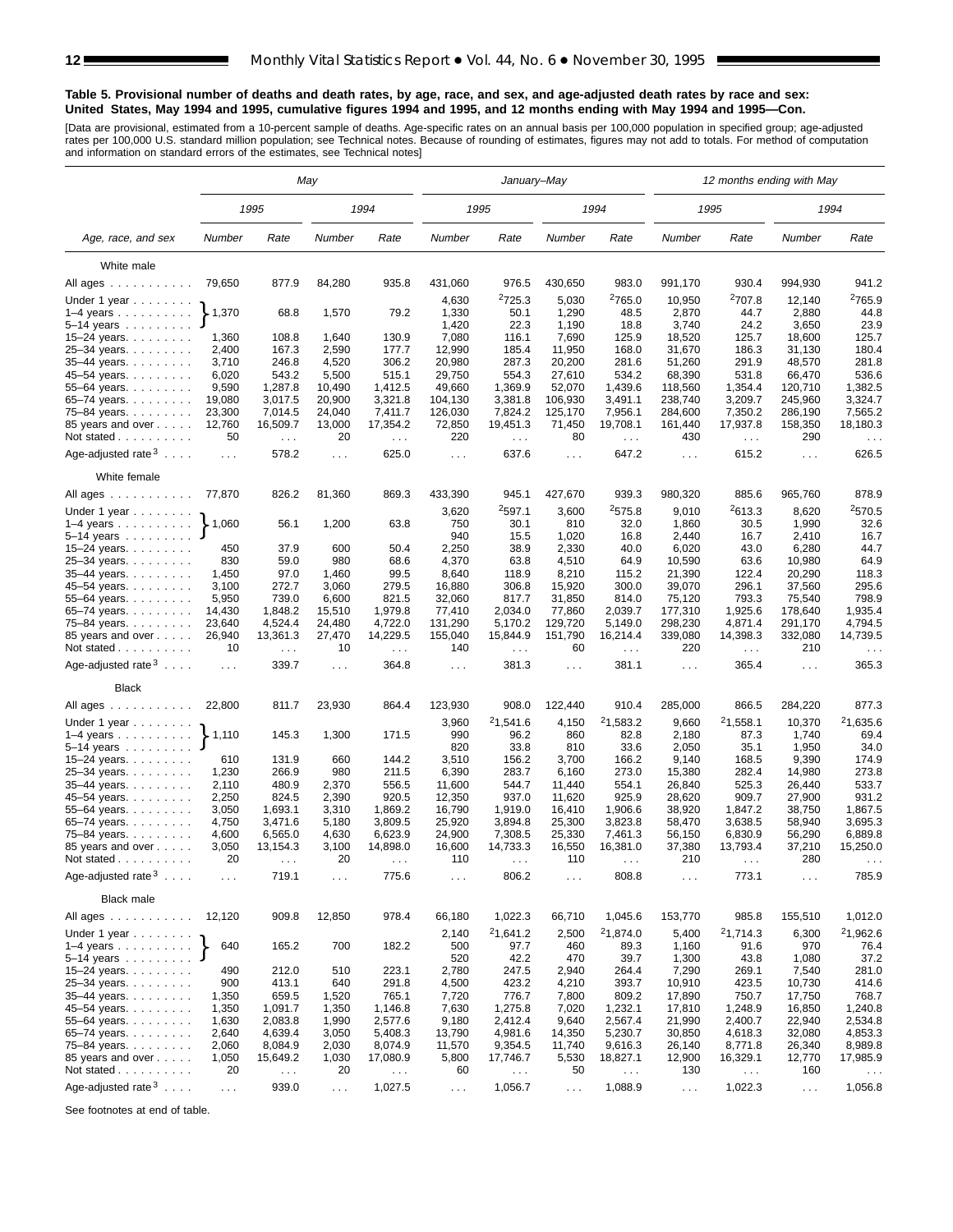#### **Table 5. Provisional number of deaths and death rates, by age, race, and sex, and age-adjusted death rates by race and sex: United States, May 1994 and 1995, cumulative figures 1994 and 1995, and 12 months ending with May 1994 and 1995—Con.**

[Data are provisional, estimated from a 10-percent sample of deaths. Age-specific rates on an annual basis per 100,000 population in specified group; age-adjusted<br>rates per 100,000 U.S. standard million population; see Tec

|                                                          |          | May                  |               |                         |                     | January-May              |                     |                          |                       | 12 months ending with May |                     |                          |
|----------------------------------------------------------|----------|----------------------|---------------|-------------------------|---------------------|--------------------------|---------------------|--------------------------|-----------------------|---------------------------|---------------------|--------------------------|
|                                                          |          | 1995                 |               | 1994                    |                     | 1995                     |                     | 1994                     |                       | 1995                      |                     | 1994                     |
| Age, race, and sex                                       | Number   | Rate                 | <b>Number</b> | Rate                    | <b>Number</b>       | Rate                     | <b>Number</b>       | Rate                     | Number                | Rate                      | <b>Number</b>       | Rate                     |
| <b>Black female</b>                                      |          |                      |               |                         |                     |                          |                     |                          |                       |                           |                     |                          |
| All ages                                                 | 10,670   | 722.5                | 11,080        | 761.5                   | 57,750              | 804.7                    | 55,730              | 788.3                    | 131,230               | 758.9                     | 128,710             | 755.8                    |
| Under 1 year $\cdot$<br>1–4 years $\}$<br>$5 - 14$ years | 470      | 124.9                | 600           | 160.6                   | 1,820<br>490<br>300 | 21,439.0<br>96.6<br>25.1 | 1,640<br>400<br>340 | 21,268.7<br>80.0<br>29.0 | 4,260<br>1,020<br>750 | 21,396.7<br>82.9<br>26.0  | 4,060<br>770<br>870 | 21,297.1<br>62.2<br>30.8 |
| 15–24 years. $\ldots$                                    | 120      | 51.9                 | 150           | 65.5                    | 730                 | 65.8                     | 760                 | 67.3                     | 1,850                 | 68.2                      | 1,840               | 68.5                     |
| 25-34 years.                                             | 330      | 135.9                | 340           | 139.3                   | 1,890               | 159.4                    | 1,960               | 164.6                    | 4,480                 | 156.0                     | 4,250               | 147.4                    |
| 35-44 years.                                             | 760      | 324.7                | 850           | 374.1                   | 3,880               | 341.8                    | 3.640               | 331.2                    | 8,940                 | 328.0                     | 8,680               | 328.2                    |
| 45-54 years.                                             | 900      | 603.1                | 1,040         | 732.8                   | 4,720               | 654.9                    | 4,610               | 670.5                    | 10,810                | 628.5                     | 11,050              | 674.6                    |
| 55-64 years.                                             | 1,420    | 1,393.3              | 1,310         | 1.311.6                 | 7,610               | 1,537.9                  | 6,770               | 1,393.9                  | 16,940                | 1,422.3                   | 15,810              | 1,351.3                  |
| 65–74 years. $\ldots$                                    | 2,110    | 2.640.1              | 2,130         | 2,676.5                 | 12.130              | 3,118.7                  | 10,950              | 2,829.8                  | 27,610                | 2.940.4                   | 26,860              | 2,875.8                  |
| 75-84 years.                                             | 2,540    | 5.696.5              | 2,600         | 5.808.9                 | 13,320              | 6.137.7                  | 13,590              | 6,251.0                  | 30,010                | 5.727.1                   | 29,950              | 5,715.6                  |
| 85 years and over                                        | 2,010    | 12,199.0             | 2,070         | 14,007.2                | 10,800              | 13,513.4                 | 11,020              | 15,379.5                 | 24,480                | 12,750.0                  | 24,440              | 14,127.2                 |
| Not stated                                               |          | $\sim$ $\sim$ $\sim$ |               | $\sim 100$ km s $^{-1}$ | 50                  | $\sim 100$               | 60                  | $\sim 100$ km s $^{-1}$  | 80                    | $\sim 100$ km s $^{-1}$   | 120                 | $\sim$ $\sim$ $\sim$     |
| Age-adjusted rate $3 \ldots$ .                           | $\cdots$ | 548.4                | $\cdots$      | 583.0                   | $\cdots$            | 613.3                    | $\cdots$            | 593.3                    | $\cdots$              | 579.6                     | $\cdots$            | 576.5                    |

1Includes races other than white and black.

2Death rates ''Under 1 year'' (based on population estimates) differ from infant mortality rates (based on live births); see table 9 for infant mortality rates.

3For method of computation, see Technical notes.

NOTES: Figures include all revisions received from the States. Cumulative and 12-month figures for the current year reflect revisions received for previous months, and figures for earlier years may differ from those previously published. Data include adjustments for New Jersey, which is not included in the sample for May 1995.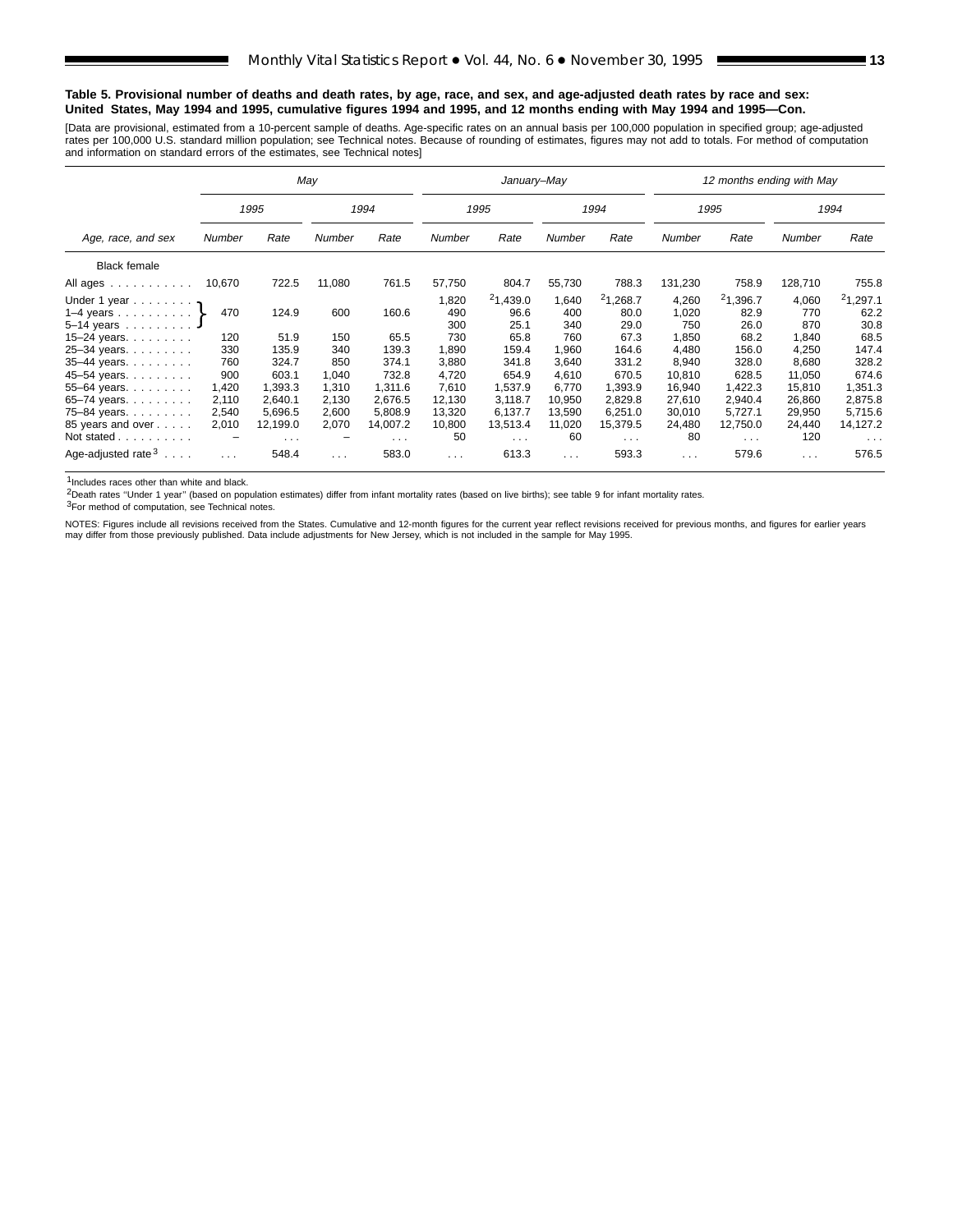#### Table 6. Provisional number of deaths and death rates for 72 selected causes and Human immunodeficiency virus infection: United States, May 1994 and 1995, cumulative figures 1994 and 1995, and 12 months ending with May 1994 and 1995

**14**

H

[Data are provisional, estimated from <sup>a</sup> 10-percent sample of deaths. Rates on an annual basis per 100,000 estimated population. Because of rounding of estimates, figures may not add to totals. For method of computation and information on standard errors of the estimates, see Technical notes. For explanation of asterisks preceding cause-of-death category numbers, see Technical notes]

|                                                                                                                                                                  | May             |              |               |              |                  | January-May  |                  |              |                   |              | 12 months ending with May |              |
|------------------------------------------------------------------------------------------------------------------------------------------------------------------|-----------------|--------------|---------------|--------------|------------------|--------------|------------------|--------------|-------------------|--------------|---------------------------|--------------|
|                                                                                                                                                                  | 1995            |              | 1994          |              | 1995             |              | 1994             |              | 1995              |              | 1994                      |              |
| Cause of death (Ninth Revision, International Classification of Diseases, 1975)                                                                                  | Number          | Rate         | Number        | Rate         | Number           | Rate         | Number           | Rate         | Number            | Rate         | Number                    | Rate         |
|                                                                                                                                                                  | 183.000         | 823.4        | 186.000       | 841.8        | 1.005.000        | 927.2        | 996.000          | 926.6        | 2.295.000         | 877.7        | 2.281.000                 | 880.1        |
|                                                                                                                                                                  |                 |              |               |              |                  |              | 10               |              |                   |              | 10                        |              |
|                                                                                                                                                                  | 30              |              | 70            |              | 240              | 0.2          | 380              | 0.3          | 610               | 0.2          | 690                       | 0.3          |
|                                                                                                                                                                  | 70              |              | 190           | 0.9          | 680              | 0.6          | 670              | 0.6          | 1,460             | 0.6          | 1,520                     | 0.6          |
|                                                                                                                                                                  | 30              |              | 140           | 0.6          | 500              | 0.5          | 540              | 0.5          | 1,050             | 0.4          | 1,210                     | 0.5          |
|                                                                                                                                                                  | 40              |              | 50            |              | 180              | 0.2          | 130<br>20        | 0.1          | 410               | 0.2          | 300<br>20                 | 0.1          |
|                                                                                                                                                                  |                 |              |               |              | 10               | $\star$      |                  |              | 10                |              |                           |              |
|                                                                                                                                                                  | 40              |              | 20            |              | 180              | 0.2          | 130              | 0.1          | 350               | 0.1          | 260                       | 0.1          |
|                                                                                                                                                                  | 1.580           | 7.1          | 1,650         | 7.5          | 9,520            | 8.8          | 9,210            | 8.6          | 20,210            | 7.7          | 20,830                    | 8.0          |
|                                                                                                                                                                  |                 |              |               |              |                  |              |                  |              |                   |              |                           |              |
|                                                                                                                                                                  |                 |              | 10            |              |                  | $\star$      | 10               | $\star$      |                   | $\star$      | 10                        |              |
|                                                                                                                                                                  | 280             | 1.2          | 170           | 0.8          | 1,440            | 1.3          | 1,070            | 1.0          | 3,180             | 1.2          | 2,530                     | 1.0          |
|                                                                                                                                                                  |                 |              |               |              | 80               |              | 60               |              | 120               | 0.0          | 140                       | 0.1          |
| All other infectious and parasitic<br>diseases <sup>1</sup> 001-003.005.020-032.037.039-041.*042-*044.046-054.056-066.071-088.098-139                            | 3.740           | 16.8         | 3.900         | 17.6         | 20.770           | 19.1         | 18,980           | 17.7         | 48.570            | 18.6         | 45.210                    | 17.4         |
|                                                                                                                                                                  |                 |              |               |              |                  |              |                  |              |                   |              |                           |              |
| Malignant neoplasms, including neoplasms of lymphatic and hematopoietic tissues 140-208                                                                          | 43,260<br>650   | 194.1<br>2.9 | 46,020<br>710 | 208.2<br>3.2 | 224,080<br>3.500 | 206.7<br>3.2 | 222,890<br>3,220 | 207.4<br>3.0 | 539,750<br>8,030  | 206.4<br>3.1 | 533,560<br>8,030          | 205.9<br>3.1 |
|                                                                                                                                                                  | 10,030          | 45.0         | 10,850        | 49.1         | 51,820           | 47.8         | 52,190           | 48.6         | 126,550           | 48.4         | 125,530                   | 48.4         |
|                                                                                                                                                                  | 12,300          | 55.2         | 13,330        | 60.3         | 64.630           | 59.6         | 63,600           | 59.2         | 155,000           | 59.3         | 153,210                   | 59.1         |
|                                                                                                                                                                  | 3,370           | 15.1         | 3,910         | 17.7         | 18,440           | 17.0         | 18,370           | 17.1         | 44,200            | 16.9         | 44,080                    | 17.0         |
|                                                                                                                                                                  | 4,760           | 21.4         | 5,140         | 23.3         | 25.480           | 23.5         | 25,270           | 23.5         | 62,150            | 23.8         | 60,260                    | 23.3         |
|                                                                                                                                                                  | 2,200           | 9.9          | 2,000         | 9.0          | 10,090           | 9.3          | 9,580            | 8.9          | 22,430            | 8.6          | 22,670                    | 8.7          |
|                                                                                                                                                                  | 5.490           | 24.6         | 5.840         | 26.4         | 27,180           | 25.1         | 27,910           | 26.0         | 66,750            | 25.5         | 67,120                    | 25.9         |
|                                                                                                                                                                  | 1.680           | 7.5          | 1,520         | 6.9          | 8,220            | 7.6          | 8,490            | 7.9          | 19,710            | 7.5          | 19,190                    | 7.4          |
| Other malignant neoplasms of lymphatic and hematopoietic tissues<br>$.200 - 203$<br>Benign neoplasms, carcinoma in situ, and neoplasms of uncertain behavior and | 2.780           | 12.5         | 2,710         | 12.3         | 14,730           | 13.6         | 14,270           | 13.3         | 34,920            | 13.4         | 33,480                    | 12.9         |
|                                                                                                                                                                  | 730             | 3.3          | 730           | 3.3          | 3.910            | 3.6          | 3.310            | 3.1          | 8.280             | 3.2          | 8.100                     | 3.1          |
|                                                                                                                                                                  | 4.850           | 21.8         | 4,860         | 22.0         | 25,840           | 23.8         | 24,160           | 22.5         | 56,950            | 21.8         | 54,910                    | 21.2         |
|                                                                                                                                                                  | 290             | 1.3          | 250           | 1.1          | 1.630            | 1.5          | 1,370            | 1.3          | 3.460             | 1.3          | 3,300                     | 1.3          |
|                                                                                                                                                                  | 370             | 1.7          | 310           | 1.4          | 1,920            | 1.8          | 1,730            | 1.6          | 4.340             | 1.7          | 4.330                     | 1.7          |
|                                                                                                                                                                  | 40              |              | 130           | 0.6          | 400              | 0.4          | 490              | 0.5          | 850               | 0.3          | 930                       | 0.4          |
|                                                                                                                                                                  | 75,540          | 339.0        | 79,330        | 359.0        | 416,760          | 384.5        | 416,800          | 387.9        | 939,140           | 359.2        | 940,830                   | 363.0        |
|                                                                                                                                                                  | 58.600          | 263.0        | 61,910        | 280.1        | 323.230          | 298.2        | 324.260          | 301.8        | 729,700           | 279.1        | 735.450                   | 283.8        |
| Rheumatic fever and rheumatic heart disease390-398                                                                                                               | 380<br>1.970    | 1.7<br>8.8   | 540<br>1,970  | 2.4<br>8.9   | 2,350<br>10,410  | 2.2<br>9.6   | 2,510<br>10.400  | 2.3<br>9.7   | 5,360<br>23,800   | 2.0<br>9.1   | 5,580<br>23,220           | 2.2<br>9.0   |
|                                                                                                                                                                  | 260             | 1.2          | 160           | 0.7          | 1.190            | 1.1          | 830              | 0.8          | 2.550             | 1.0          | 2.160                     | 0.8          |
|                                                                                                                                                                  | 38,510          | 172.8        | 41,390        | 187.3        | 212,090          | 195.7        | 214,460          | 199.6        | 479,770           | 183.5        | 484,700                   | 187.0        |
|                                                                                                                                                                  | 17,340          | 77.8         | 19,590        | 88.6         | 96,600           | 89.1         | 100,810          | 93.8         | 220,910           | 84.5         | 228,060                   | 88.0         |
|                                                                                                                                                                  | 200             | 0.9          | 170           | 0.8          | 1,160            | 1.1          | 1,150            | 1.1          | 2,700             | 1.0          | 2,920                     | 1.1          |
|                                                                                                                                                                  | 30              |              | 40            |              | 300              | 0.3          | 400              | 0.4          | 800               | 0.3          | 840                       | 0.3          |
| Old myocardial infarction and other forms of                                                                                                                     |                 |              |               |              |                  |              |                  |              |                   |              |                           |              |
|                                                                                                                                                                  | 20,940          | 94.0         | 21,590        | 97.7         | 114,030          | 105.2        | 112,100          | 104.3        | 255,360           | 97.7         | 252,880                   | 97.6         |
|                                                                                                                                                                  | 1,110           | 5.0          | 1,250         | 5.7          | 6,790            | 6.3          | 6,270            | 5.8          | 15,010            | 5.7          | 14,430                    | 5.6          |
| All other forms of heart disease415-423,425-429                                                                                                                  | 16,380<br>1,110 | 73.5<br>5.0  | 16,600<br>770 | 75.1<br>3.5  | 90,390<br>5,580  | 83.4<br>5.2  | 89,790<br>4,900  | 83.6<br>4.6  | 203,210<br>11,450 | 77.7<br>4.4  | 205,360<br>10,920         | 79.2<br>4.2  |
|                                                                                                                                                                  | 12,400          | 55.6         | 12,980        | 58.7         | 69,080           | 63.7         | 67,770           | 63.1         | 155,250           | 59.4         | 150,660                   | 58.1         |
|                                                                                                                                                                  | 1,700           | 7.6          | 1,850         | 8.4          | 9,490            | 8.7          | 9,230            | 8.6          | 21,360            | 8.2          | 20,660                    | 8.0          |
| Cerebral thrombosis and unspecified occlusion of cerebral arteries 434.0,434.9                                                                                   |                 |              |               |              |                  |              |                  |              |                   |              |                           |              |
|                                                                                                                                                                  | 1,130           | 5.1          | 1,340         | 6.1          | 6,150            | 5.7          | 6,690            | 6.2          | 14,450            | 5.5          | 15,530                    | 6.0          |

See footnotes at end of table.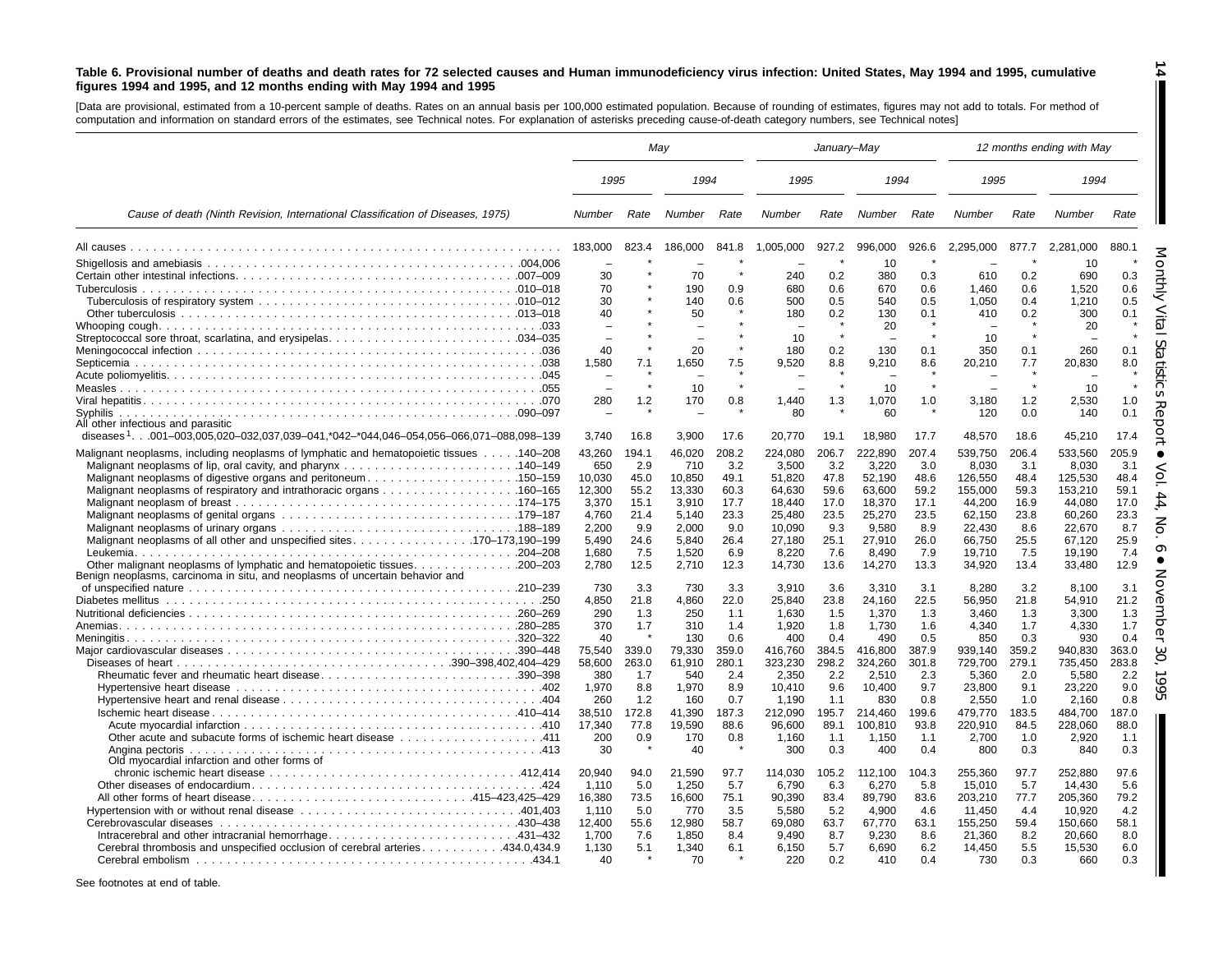#### Table 6. Provisional number of deaths and death rates for 72 selected causes and Human immunodeficiency virus infection: United States, May 1994 and 1995, cumulative figures 1994 and 1995, and 12 months ending with May 1994 and 1995-Con.

[Data are provisional, estimated from <sup>a</sup> 10-percent sample of deaths. Rates on an annual basis per 100,000 estimated population. Because of rounding of estimates, figures may not add to totals. For method of computation and information on standard errors of the estimates, see Technical notes. For explanation of asterisks preceding cause-of-death category numbers, see Technical notes]

|                                                                                                                                   | May                                           |                                 |                                         |                                            | January-May                                   |                                    |                                            |                                    |                                           |                                    | 12 months ending with May                   |                                    |
|-----------------------------------------------------------------------------------------------------------------------------------|-----------------------------------------------|---------------------------------|-----------------------------------------|--------------------------------------------|-----------------------------------------------|------------------------------------|--------------------------------------------|------------------------------------|-------------------------------------------|------------------------------------|---------------------------------------------|------------------------------------|
|                                                                                                                                   | 1995                                          |                                 | 1994                                    |                                            | 1995                                          |                                    | 1994                                       |                                    | 1995                                      |                                    | 1994                                        |                                    |
| Cause of death (Ninth Revision, International Classification of Diseases, 1975)                                                   | <b>Number</b>                                 | Rate                            | Number                                  | Rate                                       | Number                                        | Rate                               | Number                                     | Rate                               | Number                                    | Rate                               | Number                                      | Rate                               |
| All other and late effects of cerebrovascular diseases 430,433,435–438                                                            | 9,530<br>1.320<br>2,100                       | 42.8<br>5.9<br>9.4              | 9,720<br>1,470<br>2,210                 | 44.0<br>6.6<br>10.0                        | 53,230<br>7,470<br>11,400                     | 49.1<br>6.9<br>10.5                | 51,440<br>8.160<br>11,710                  | 47.9<br>7.6<br>10.9                | 118,720<br>16,720<br>26,020               | 45.4<br>6.4<br>10.0                | 113,820<br>17.530<br>26,260                 | 43.9<br>6.8<br>10.1                |
| Chronic obstructive pulmonary diseases and allied conditions 490–496                                                              | 30<br>5.990<br>5,990<br>$\sim$<br>8.400       | 26.9<br>26.9<br>$\star$<br>37.7 | 40<br>6,460<br>6,460<br>$\sim$<br>8.880 | $\star$<br>29.2<br>29.2<br>$\star$<br>40.2 | 330<br>39.830<br>39,430<br>400<br>49.070      | 0.3<br>36.7<br>36.4<br>0.4<br>45.3 | 380<br>42,290<br>41,110<br>1,180<br>48.480 | 0.3<br>39.4<br>38.2<br>1.1<br>45.1 | 480<br>79.360<br>78,900<br>460<br>101,750 | 0.2<br>30.4<br>30.2<br>0.2<br>38.9 | 620<br>82.720<br>81,270<br>1.450<br>102.020 | 0.2<br>31.9<br>31.4<br>0.6<br>39.4 |
| Other chronic obstructive pulmonary diseases and allied conditions 494–496                                                        | 210<br>1,280<br>500<br>6,410                  | 0.9<br>5.7<br>2.2<br>28.8       | 360<br>1,590<br>400<br>6,530            | 1.6<br>7.2<br>1.8<br>29.5                  | 1.490<br>8,510<br>2.580<br>36,490             | 1.4<br>7.8<br>2.4<br>33.7          | 1,810<br>7,990<br>2.470<br>36,220          | 1.7<br>7.4<br>2.3<br>33.7          | 3,290<br>17,740<br>5.330<br>75,390        | 1.3<br>6.8<br>2.0<br>28.8          | 3.600<br>17.460<br>5.100<br>75,850          | 1.4<br>6.7<br>2.0<br>29.3          |
| Hernia of abdominal cavity and intestinal obstruction without                                                                     | 580<br>50                                     | 2.6<br>$\star$                  | 610<br>10                               | 2.8<br>$\star$                             | 2,670<br>190                                  | 2.5<br>0.2                         | 2,800<br>90                                | 2.6<br>$\star$                     | 5,890<br>420                              | 2.3<br>0.2                         | 5,820<br>320                                | 2.2<br>0.1                         |
| Acute glomerulonephritis and nephrotic syndrome580–581<br>Chronic glomerulonephritis, nephritis and nephropathy, not specified as | 500<br>1.860<br>200<br>2,170<br>20            | 2.2<br>8.3<br>0.9<br>9.7        | 380<br>2.190<br>230<br>2.130<br>20      | 1.7<br>9.9<br>1.0<br>9.6                   | 2,720<br>10.890<br>1,200<br>11.440<br>120     | 2.5<br>10.0<br>1.1<br>10.6<br>0.1  | 2,440<br>10.700<br>1.160<br>10.950<br>130  | 2.3<br>9.9<br>1.1<br>10.2<br>0.1   | 6,250<br>25.840<br>2,640<br>25.190<br>230 | 2.4<br>9.9<br>1.0<br>9.6<br>0.1    | 5,950<br>24.930<br>2.620<br>24.230<br>340   | 2.3<br>9.6<br>1.0<br>9.3<br>0.1    |
| Renal failure, disorders resulting from impaired renal function, and                                                              | 50<br>2.100<br>50                             | 9.4                             | 140<br>.970<br>90                       | 0.6<br>8.9<br>$\star$                      | 530<br>10,790<br>290                          | 0.5<br>10.0<br>0.3                 | 660<br>10.160<br>500                       | 0.6<br>9.5<br>0.4                  | 1,470<br>23.480<br>820                    | 0.6<br>9.0<br>0.3                  | 1,560<br>22.330<br>1,030                    | 0.6<br>8.6<br>0.4                  |
|                                                                                                                                   | 10                                            |                                 | 40                                      |                                            | 180                                           | 0.2                                | 180                                        | 0.2                                | 400                                       | 0.2                                | 450                                         | 0.2                                |
| Other complications of pregnancy, childbirth, and the puerperium 640–676                                                          | 10<br>$\overline{\phantom{a}}$<br>10<br>1,040 | 4.7                             | 30<br>10<br>20<br>910                   | $\star$<br>$\star$<br>4.1                  | 90<br>$\overline{\phantom{m}}$<br>90<br>4.870 | $\star$<br>$\pmb{\ast}$<br>4.5     | 120<br>40<br>80<br>4,610                   | 0.1<br>$\star$<br>4.3              | 310<br>20<br>290<br>11.830                | 0.1<br>0.1<br>4.5                  | 270<br>70<br>200<br>11.330                  | 0.1<br>0.1<br>4.4                  |
| Birth trauma, intrauterine hypoxia, birth asphyxia, and                                                                           | 1,110<br>110                                  | 5.0<br>0.5                      | 1,380<br>150                            | 6.2<br>0.7                                 | 5,490<br>750                                  | 5.1<br>0.7                         | 5,850<br>1.000                             | 5.4<br>0.9                         | 13,810<br>2.130                           | 5.3<br>0.8                         | 15,090<br>2.700                             | 5.8<br>1.0                         |
|                                                                                                                                   | 990<br>3,240<br>16,530                        | 4.4<br>14.5<br>74.2             | 1.220<br>3,460<br>16,430                | 5.5<br>15.6<br>74.3                        | 4.740<br>17,820<br>92,640                     | 4.4<br>16.4<br>85.5                | 4.850<br>17,120<br>89,570                  | 4.5<br>15.9<br>83.4                | 11.680<br>40,940<br>206,540               | 4.5<br>15.7<br>79.0                | 12.390<br>39,200<br>200,930                 | 4.8<br>15.1<br>77.5                |
| All other accidents and adverse effectsE800-E807,E826-E949                                                                        | 6,490<br>3.050<br>3.440                       | 29.1<br>13.7<br>15.4            | 7,230<br>3.460<br>3.760                 | 32.7<br>15.6<br>17.0                       | 34,870<br>16,320<br>18,550                    | 32.2<br>15.0<br>17.1               | 34,730<br>15.710<br>19,020                 | 32.3<br>14.6<br>17.7               | 88,520<br>42.660<br>45.860                | 33.9<br>16.3<br>17.5               | 89,120<br>41.780<br>47.340                  | 34.4<br>16.1<br>18.3               |
|                                                                                                                                   | 2.570<br>1,680<br>120                         | 11.5<br>7.5<br>0.5              | 2.470<br>1,970<br>180                   | 11.2<br>8.9<br>0.8                         | 12,750<br>9,250<br>820                        | 11.8<br>8.5<br>0.7                 | 12.460<br>9,660<br>920                     | 11.6<br>9.0<br>0.9                 | 30.860<br>23,270<br>2.340                 | 11.8<br>8.9<br>0.9                 | 30,270<br>24,860<br>2.360                   | 11.7<br>9.6<br>0.9                 |
|                                                                                                                                   | 3.110                                         | 14.0                            | 3,320                                   | 15.0                                       | 17,810                                        | 16.4                               | 16,120                                     | 15.0                               | 42,010                                    | 16.1                               | 38,320                                      | 14.8                               |

1Includes data for deaths due to Human immunodeficiency virus infection (category numbers \*042–\*044) shown separately below; see Technical notes.

<sup>2</sup>Included in All other infectious and parasitic diseases shown above.

NOTES: Figures include all revisions received from the States. Cumulative and 12-month figures for the current year reflect revisions received for previous months, and figures for earlier years may differ from those previo adjustments for New Jersey, which is not included in the sample for May 1995.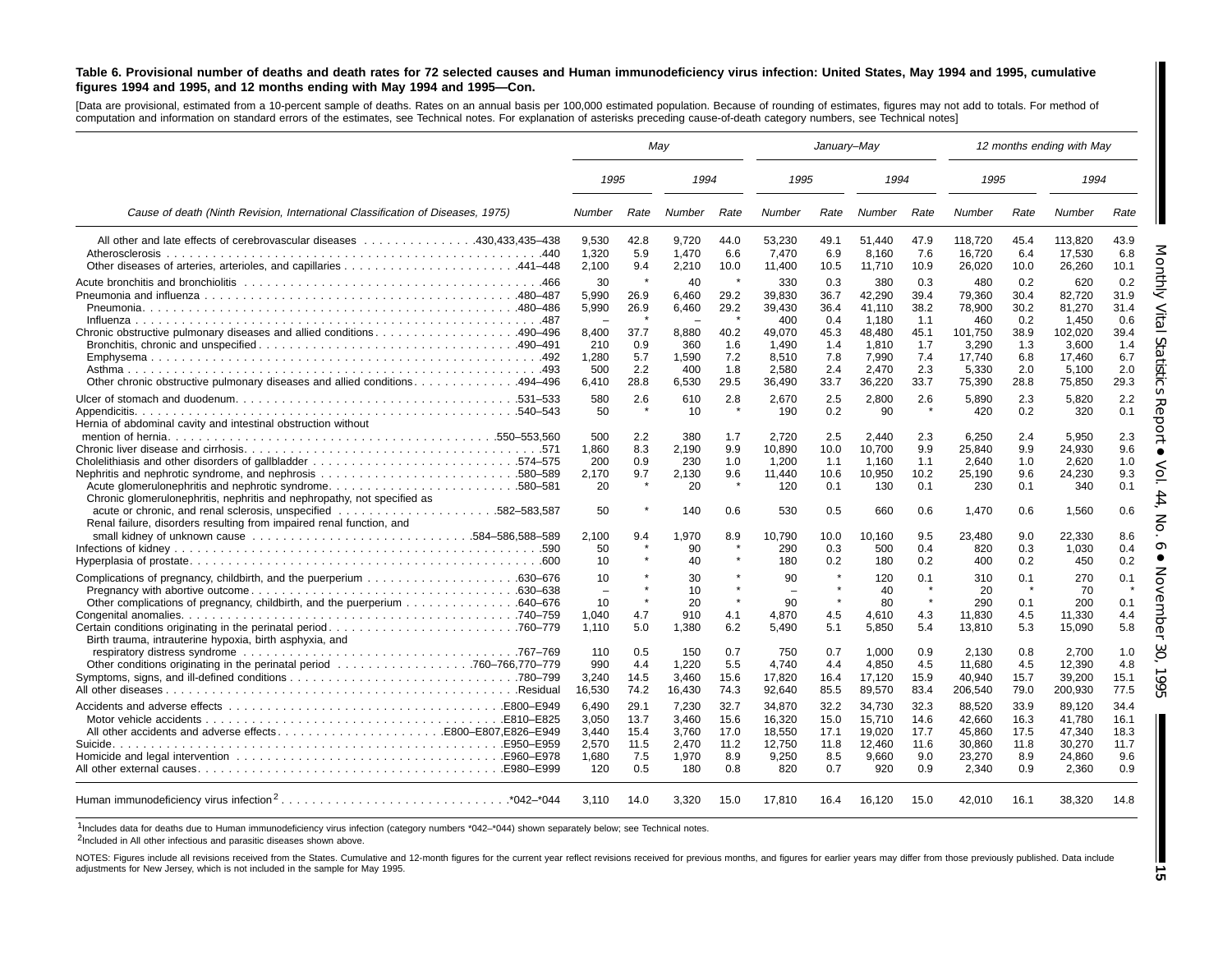#### Table 7. Provisional number of deaths and death rates for 16 selected subcategories of Malignant neoplasms, including neoplasms of lymphatic and hematopoietic tissues: United States, May 1994 and 1995, cumulative figures 1994 and 1995, and 12 months ending with May 1994 and 1995 <u>ිබ</u>

[Data are provisional, estimated from a 10-percent sample of deaths. Rates on an annual basis per 100,000 estimated population. Because of rounding of estimates, figures may not add to totals. For method of computation and information on standard errors of the estimates, see Technical notes]

|                                                                                                      |              | May        |              |            | January-May    |            |                |            |                  |            | 12 months ending with May |            |
|------------------------------------------------------------------------------------------------------|--------------|------------|--------------|------------|----------------|------------|----------------|------------|------------------|------------|---------------------------|------------|
|                                                                                                      | 1995         |            | 1994         |            | 1995           |            | 1994           |            | 1995             |            | 1994                      |            |
| Cause of death (Ninth Revision, International Classification of Diseases, 1975)                      | Number       | Rate       | Number       | Rate       | Number         | Rate       | Number         | Rate       | Number           | Rate       | Number                    | Rate       |
| Malignant neoplasms, including neoplasms of lymphatic and hematopoietic tissues <sup>1</sup> 140–208 | 43,260       | 194.1      | 46,020       | 208.2      | 224,080        | 206.7      | 222,890        | 207.4      | 539,750          | 206.4      | 533,560                   | 205.9      |
|                                                                                                      | 810          | 3.6        | 1,000        | 4.5        | 4,410          | -4.1       | 4,830          | 4.5        | 10,750           | 4.1        | 11,020                    | 4.3        |
|                                                                                                      | 1,180        | 5.3        | 1,260        | 5.7        | 5,780          | 5.3        | 5,470          | 5.1        | 13,920           | 5.3        | 13,730                    | 5.3        |
| Malignant neoplasms of colon, rectum, rectosigmoid junction, and anus 153,154                        | 4,620        | 20.7       | 4,820        | 21.8       | 23,420         | 21.6       | 23,990         | 22.3       | 58,070           | 22.2       | 57,690                    | 22.3       |
|                                                                                                      | 2,210        | 9.9        | 2,430        | 11.0       | 11,270         | 10.4       | 11,280         | 10.5       | 26,740           | 10.2       | 26,780                    | 10.3       |
|                                                                                                      | 11,910       | 53.4       | 12,920       | 58.5       | 62,330         | 57.5       | 61,480         | 57.2       | 149,560          | 57.2       | 148,010                   | 57.1       |
|                                                                                                      | 680          | 3.0        | 660          | 3.0        | 3,050          | 2.8        | 3,040          | 2.8        | 7,140            | 2.7        | 7,050                     | 2.7        |
|                                                                                                      | 390          | 1.7        | 380          | 1.7        | 1,720          | 1.6        | 1,870          | 1.7        | 4,440            | 1.7        | 4,720                     | 1.8        |
|                                                                                                      | 370          | 1.7        | 540          | 2.4        | 2.430          | 2.2        | 2,460          | 2.3        | 5,850            | 2.2        | 5,920                     | 2.3        |
|                                                                                                      | 1,260        | 5.7        | 1.290        | 5.8        | 5.850          | 5.4        | 5,380          | 5.0        | 14,160           | 5.4        | 12,680                    | 4.9        |
|                                                                                                      | 2,500        | 11.2       | 2,810        | 12.7       | 14,650         | 13.5       | 14,660         | 13.6       | 35,720           | 13.7       | 34,890                    | 13.5       |
|                                                                                                      | 1,150        | 5.2        | 1,080        | 4.9        | 5,200          | 4.8        | 4,810          | 4.5        | 11,040           | 4.2        | 11,250                    | 4.3        |
| 189. 189. Malignant neoplasms of kidney and other and unspecified urinary organs. 189                | 1,050        | 4.7        | 920          | 4.2        | 4,900          | 4.5        | 4,780          | 4.4        | 11,400           | 4.4        | 11,420                    | 4.4        |
| 191,192. Malignant neoplasms of brain and other and unspecified parts of nervous system 191,192      | 820          | 3.7        | 850          | 3.8        | 4,580          | 4.2        | 4,660          | 4.3        | 12,060           | 4.6        | 11,270                    | 4.3        |
|                                                                                                      | 170          | 0.8        | 100          |            | 670            | 0.6        | 640            | 0.6<br>8.7 | 1,560            | 0.6        | 1,550                     | 0.6        |
|                                                                                                      | 1,940<br>680 | 8.7<br>3.0 | 1,880<br>720 | 8.5<br>3.2 | 9,750<br>4,300 | 9.0<br>4.0 | 9,320<br>4,310 | 4.0        | 22,990<br>10,370 | 8.8<br>4.0 | 21,930<br>10,000          | 8.5<br>3.9 |

1Includes figures for subcategories not shown below.

NOTES: Figures include all revisions received from the States. Cumulative and 12-month figures for the current year reflect revisions received for previous months, and figures for earlier years may differ from those previo adjustments for New Jersey, which is not included in the sample for May 1995.

#### Table 8. Provisional number of deaths and death rates for Injury by firearms: United States, May 1994 and 1995, cumulative figures 1994 and 1995, and 12 months ending **with May 1994 and 1995**

[Data are provisional, estimated from a 10-percent sample of deaths. Rates on an annual basis per 100,000 estimated population. Because of rounding of estimates, figures may not add to totals. For method of computation and information on standard errors of the estimates, see Technical notes]

|                                                                                           |                                    | May                |                                      |                    |                                        |                                  | January–May                           |                           |                                            |                                  | 12 months ending with May                  |                                  |
|-------------------------------------------------------------------------------------------|------------------------------------|--------------------|--------------------------------------|--------------------|----------------------------------------|----------------------------------|---------------------------------------|---------------------------|--------------------------------------------|----------------------------------|--------------------------------------------|----------------------------------|
|                                                                                           | 1995                               |                    | 1994                                 |                    | 1995                                   |                                  | 1994                                  |                           | 1995                                       |                                  | 1994                                       |                                  |
| Cause of death (Ninth Revision, International Classification of Diseases, 1975)           |                                    | Rate               | Number                               | Rate               | Number                                 | Rate                             | Number                                | Rate                      | Number                                     | Rate                             | Number                                     | Rate                             |
| Injury by firearms, undetermined whether accidentally or purposely inflicted 985.0–E985.4 | 2,800<br>90<br>1.490<br>.210<br>10 | 12.6<br>6.7<br>5.4 | 2,950<br>100<br>1.530<br>1.300<br>10 | 13.3<br>6.9<br>5.9 | 14.980<br>540<br>7.790<br>6.540<br>120 | 13.8<br>0.5<br>7.2<br>6.0<br>0.1 | 15.370<br>540<br>7.910<br>6,850<br>80 | 14.3<br>0.5<br>7.3<br>6.4 | 37.980<br>1.550<br>19.260<br>16,830<br>330 | 14.5<br>0.6<br>7.4<br>6.4<br>0.1 | 38,910<br>1.480<br>19.210<br>17.910<br>300 | 15.0<br>0.6<br>7.4<br>6.9<br>0.1 |

NOTES: Figures include all revisions received from the States. Cumulative and 12-month figures for the current year reflect revisions received for previous months, and figures for earlier years may differ from those previo adjustments for New Jersey, which is not included in the sample for May 1995.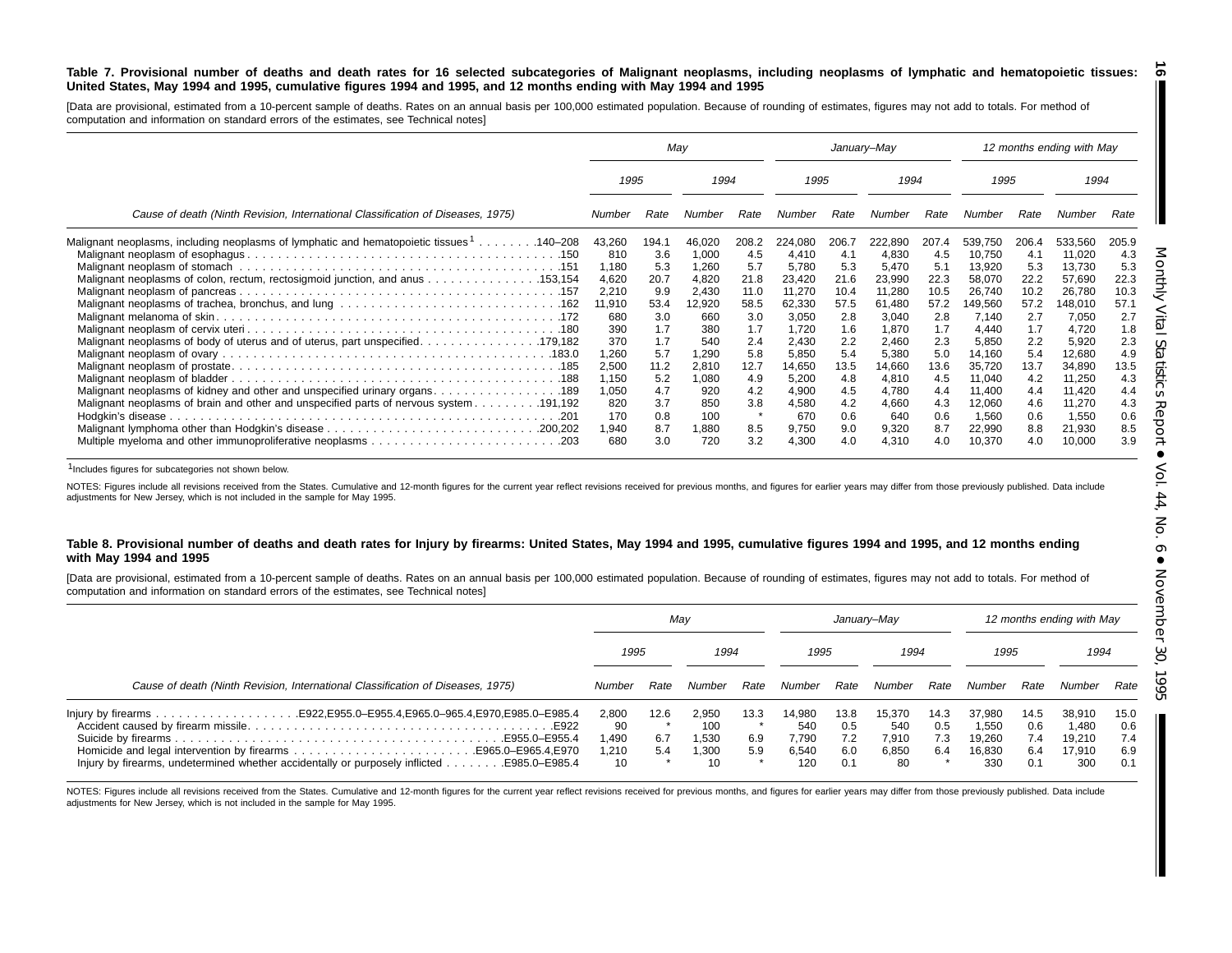#### Table 9. Provisional number of deaths under 1 year and infant mortality rates, by age and for 10 selected causes: United States, May 1994 and 1995, cumulative figures **1994 and 1995, and 12 months ending with May 1994 and 1995**

[Data are provisional, estimated from a 10-percent sample of deaths. Rates on an annual basis per 100,000 live births. Because of rounding of estimates, figures may not add to totals. For method of computation and information on standard errors of the estimates, see Technical notes]

|                                                                                         | May                                                           |                                         |                                                                | January–May                                      |                                                                            |                                                                 |                                                                           | 12 months ending with May                                               |                                                                                |                                                                              |                                                                                |                                                                                |
|-----------------------------------------------------------------------------------------|---------------------------------------------------------------|-----------------------------------------|----------------------------------------------------------------|--------------------------------------------------|----------------------------------------------------------------------------|-----------------------------------------------------------------|---------------------------------------------------------------------------|-------------------------------------------------------------------------|--------------------------------------------------------------------------------|------------------------------------------------------------------------------|--------------------------------------------------------------------------------|--------------------------------------------------------------------------------|
|                                                                                         | 1995                                                          |                                         | 1994                                                           |                                                  | 1995                                                                       |                                                                 | 1994                                                                      |                                                                         | 1995                                                                           |                                                                              | 1994                                                                           |                                                                                |
| Age and cause of death (Ninth Revision, International Classification of Diseases, 1975) | Number                                                        | Rate                                    | Number                                                         | Rate                                             | Number                                                                     | Rate                                                            | Number                                                                    | Rate                                                                    | Number                                                                         | Rate                                                                         | Number                                                                         | Rate                                                                           |
|                                                                                         | 2,500                                                         | 752.4                                   | 2.700                                                          | 818.4                                            | 12,600                                                                     | 778.                                                            | 13.300                                                                    | 816.4                                                                   |                                                                                | 775.6                                                                        | 32.200                                                                         | 810.0                                                                          |
|                                                                                         | 1,620<br>860                                                  | 488.7<br>259.4                          | 1,690<br>1.110                                                 | 505.1<br>331.7                                   | 7,810<br>4,800                                                             | 481.2<br>295.7                                                  | 7,930<br>5,400                                                            | 485.5<br>330.6                                                          | 19.530<br>11.140                                                               | 493.5<br>281.5                                                               | 20,660<br>11,570                                                               | 519.1<br>290.7                                                                 |
| Other conditions originating in the perinatal period760–764,766,770–779<br>.Residual    | 30<br>30<br>630<br>290<br>30<br>10<br>80<br>700<br>240<br>460 | 190.1<br>87.5<br>211.2<br>72.4<br>138.8 | 10<br>30<br>470<br>450<br>20<br>10<br>120<br>740<br>280<br>670 | 140.5<br>134.5<br>35.9<br>221.2<br>83.7<br>200.2 | 90<br>190<br>2.790<br>1.570<br>60<br>180<br>470<br>3,090<br>1,410<br>2.750 | 11.7<br>171.9<br>96.7<br>11.1<br>29.0<br>190.4<br>86.9<br>169.4 | 90<br>270<br>2.670<br>.670<br>110<br>180<br>690<br>3,050<br>.590<br>3.010 | 16.5<br>163.5<br>102.3<br>6.7<br>11.0<br>42.2<br>186.7<br>97.4<br>184.3 | 260<br>360<br>6.900<br>3,760<br>170<br>560<br>1,340<br>7,760<br>3.440<br>6.130 | 6.6<br>9.1<br>174.4<br>95.0<br>4.3<br>14.2<br>33.9<br>196.1<br>86.9<br>154.9 | 210<br>470<br>6,600<br>4,100<br>180<br>560<br>1,910<br>8,060<br>3,870<br>6,270 | 5.3<br>11.8<br>165.8<br>103.0<br>4.5<br>14.1<br>48.0<br>202.5<br>97.2<br>157.5 |

NOTES: Figures include all revisions received from the States. Cumulative and 12-month figures for the current year reflect revisions received for previous months, and figures for earlier years may differ from those previo adjustments for New Jersey, which is not included in the sample for May 1995.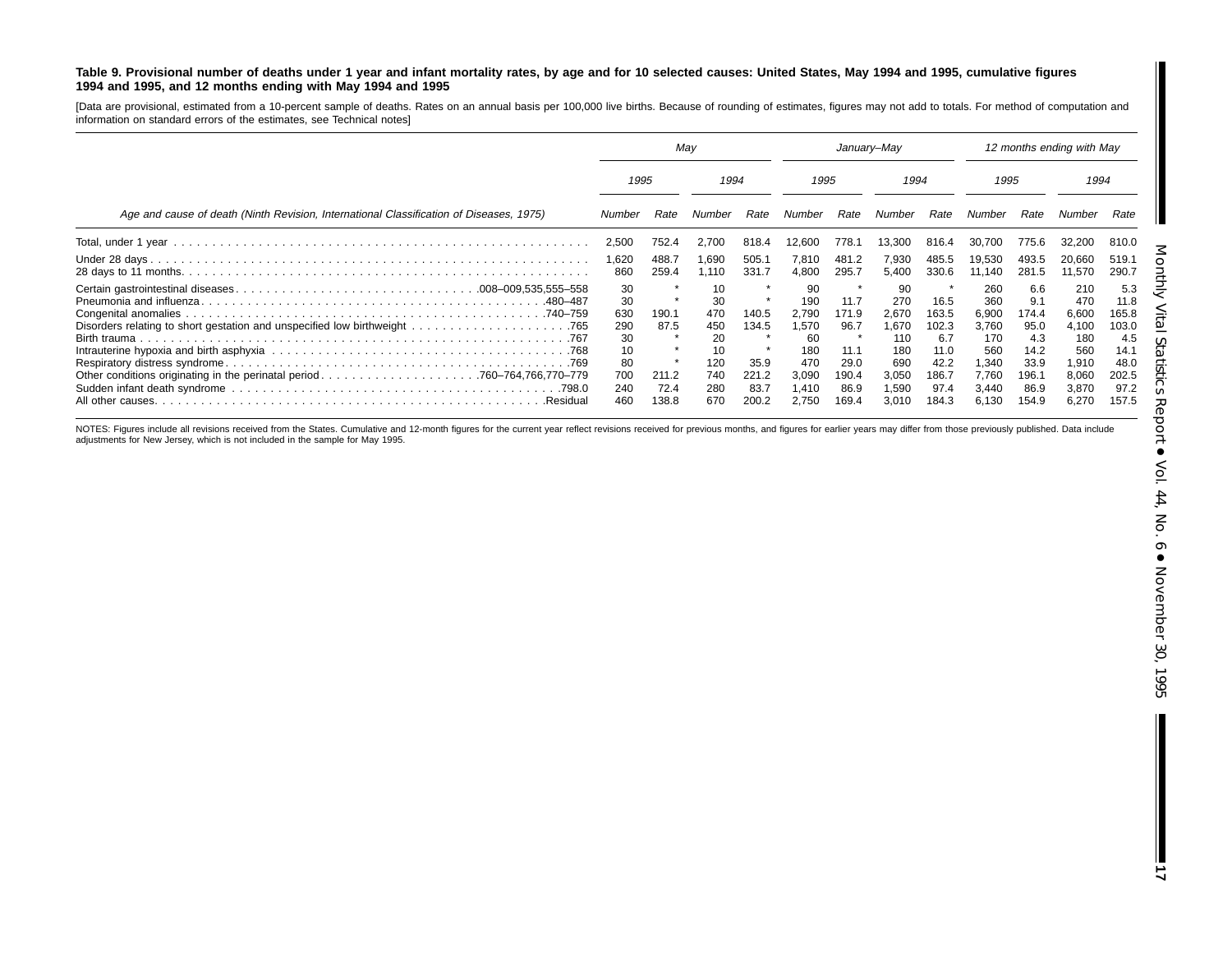## **Technical notes**

## **Nature and sources of data**

Data in this report are provisional unless otherwise specified and include only events occurring within the United States (50 States and the District of Columbia). Mortality data exclude fetal deaths. Data for the Commonwealth of Puerto Rico are not included in the U.S. totals.

Birth, death, and infant death figures in tables 2 and 4 for each State are estimates by State of residence. These estimates are derived by applying adjustment ratios to the actual counts of certificates for all events occurring in the State and received in registration offices during a 1-month period regardless of date of the event. The adjustment ratios for each data year represent the observed relationship between final State occurrence and residence figures for the three most recent years for which final data were available and are expressed as a single ratio for each State. As in previous years, monthly State marriage and divorce figures represent the actual count of all events occurring in the State (State of occurrence) that were received in the registration offices during the 1-month period. Delay in the receipt of certificates in a registration office may result in a low State figure for a given month followed by a high figure for the month(s) in which the delayed records are received. Data for previous months and cumulative data include revised figures received from the States.

Figures for births, deaths, and infant deaths for California in tables 2 and 4 contain adjustments for varying lengths of State reporting periods. Figures for Texas for all events shown in tables 2–4 also are adjusted for varying lengths of State reporting periods. The figures for both States are adjusted by the ratio between the number of days in the data month and the number of days in the State reporting period. The adjusted figures are included in the U.S. totals shown elsewhere in this report.

U.S. totals for births, deaths, and infant deaths are based on the State estimates by State of residence and, therefore, in effect, exclude events to nonresidents of the United States. Events to nonresidents of the United States are included in all marriage and divorce figures. The effect of excluding events to nonresidents from the U.S. totals is small.

## Provisional totals for the United States include estimates for State data shown as not available. Provisional totals for births and marriages for the entire United States include adjustments for observed differences between provisional and final monthly figures.

Divorce figures include reported annulments. The monthly national divorce estimate is obtained by multiplying the total for the reporting areas by the ratio observed between the most recent final annual divorce total for the United States and the provisional total for the reporting areas combined.

*Random variation*—Although the counts in this report are not subject to sampling variability (except the Current Mortality Sample), they may be affected by random variation. When the number of events is small and the probability of such an event is small, considerable caution must be observed in interpreting the data. Such infrequent events may be assumed to follow a Poisson probability distribution. For this distribution a simple approximation may be used to estimate the random variation as follows:

If *N* is the number of events in the population and *R* is the corresponding rate, the chances are 19 in 20 that

1. 
$$
N - 2\sqrt{N}
$$
 and  $N + 2\sqrt{N}$ 

covers the ''true'' number of events.

2. 
$$
R-2
$$
  $\frac{R}{\sqrt{N}}$  and  $R+2$   $\frac{R}{\sqrt{N}}$ 

covers the ''true'' rate.

If the rate  $R_1$  corresponding to  $N_1$ events is compared with the rate  $R_2$  corresponding to  $N_2$  events, the difference between the two rates may be regarded as statistically significant at the 0.05 level if it exceeds

$$
2\sqrt{\frac{R_1^2}{N_1} + \frac{R_2^2}{N_2}}
$$

Additional information on random variation in numbers of events, rates, and ratios may be found in the technical appendixes of *Vital Statistics of the United States, 1990, Volumes I and II.*

**Rates**

Rates are on an annual basis and, except for infant mortality rates, are per 1,000 or 100,000 estimated population residing in the United States. The populations used for computing these rates are furnished by the U.S. Bureau of the Census. Rates shown in this report beginning with 1992 were computed using populations based on the 1990 Census enumeration comparable to those used for final data. Monthly rates are based on populations estimated for the specific month. Year-to-date rates are averages of monthly rates that have been weighted by the number of days in the corresponding months. Rates for 12-month periods are the sum of events for the period per population estimated at the midpoint of the period.

Infant mortality rates are deaths under 1 year of age for the specified period (monthly, year-to-date, or 12-month period) per 1,000 or 100,000 live births. Births used for computing monthly and year-to-date infant mortality rates are adjusted for monthly variation in the number of births. Births used to compute 12-month rates do not contain this adjustment. Births used for computing infant mortality rates are not corrected for observed differences between provisional and final monthly figures as described earlier in ''Nature and sources of data.'' Because monthly infant mortality rates are based on relatively few events, they are highly variable. Therefore, comparisons of monthly infant mortality rates should be interpreted cautiously; see ''Random variation.''

Age-adjusted death rates are used to compare relative mortality risks across groups and over time. However, they should be viewed as constructs or indexes rather than as direct or actual measures of mortality risk. Statistically, they are weighted averages of the age-specific death rates, where the weights represent the fixed population proportions by age. See chapter 5 of an earlier report (1). The age-adjusted death rates presented in this report were computed by the direct method, that is, by applying age-specific death rates to the U.S. standard million population (2). See also chapter 10 of an earlier report (1). Age groups in table 5 were used to compute the age-adjusted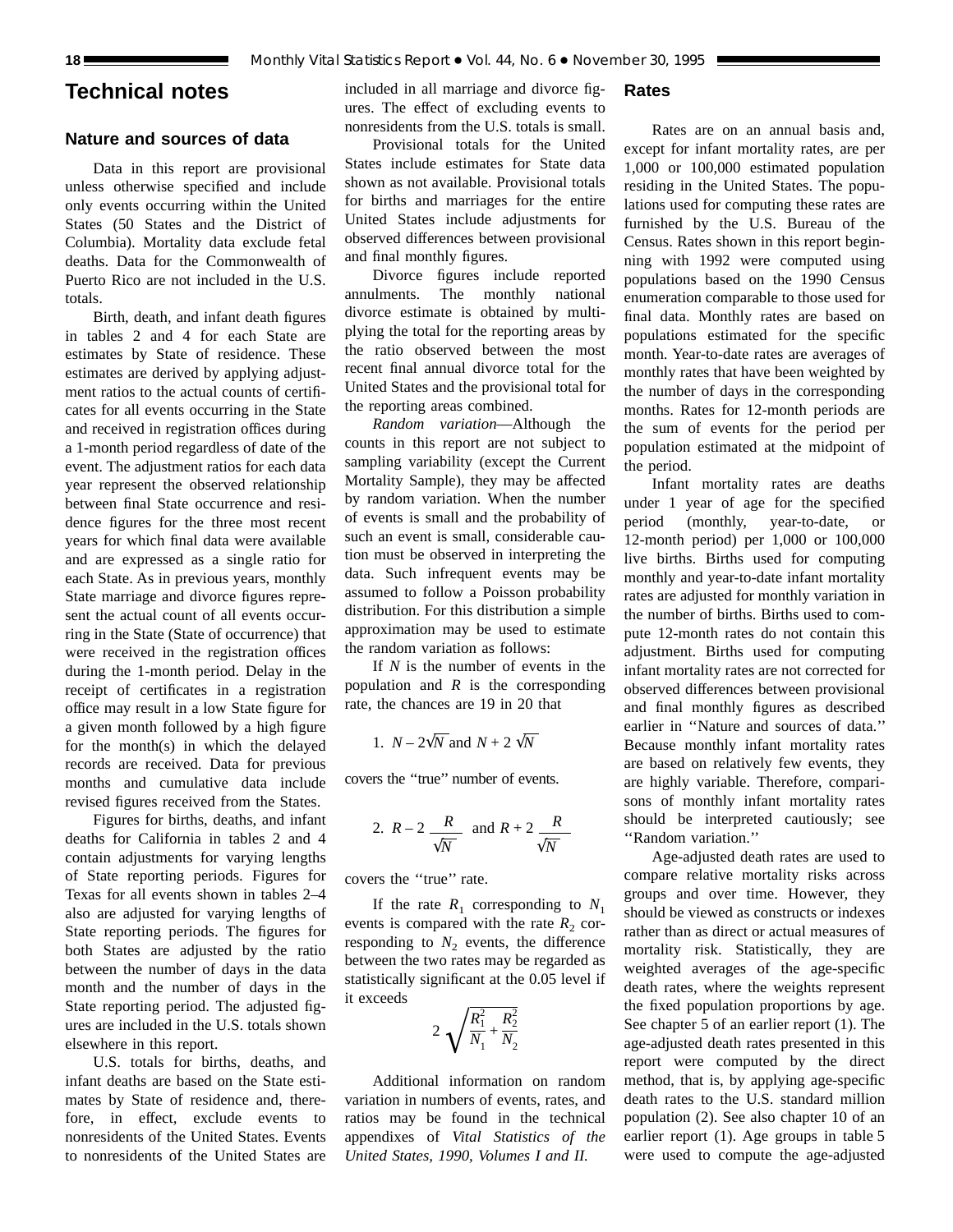rates shown in that table. It is important not to compare age-adjusted rates with crude rates.

## **Current Mortality Sample**

The Current Mortality Sample (CMS) is a 10-percent systematic sample of death certificates drawn each month after the certificates are counted in the State registration offices. Deaths and death rates for the United States by age, race, sex, and cause are estimated based on the sample. Because of the additional time required to select and process the certificates, data based on the CMS are published 1 month after publication of the U.S. and State counts. Complete information concerning the underlying cause of death sometimes is not available when the sample is drawn. As a result estimates based on sample counts for certain causes are biased. Correction for bias is not made in this report but is made in the annual summary (issue number 13 in this series) each year.

Estimated numbers of deaths based on the sample were proportionately adjusted to be consistent with estimates based on the count of death certificates received in State registration offices.

*HIV infection*—Beginning with data for 1987, the National Center for Health Statistics introduced category numbers \*042–\*044 for classifying and coding Human immunodeficiency virus (HIV) infection. The asterisks before the category numbers indicate that these codes

are not part of the *Ninth Revision, International Classification of Diseases.* Deaths classified to these categories are included in All other infectious and parasitic diseases in the List of 72 Selected Causes of Death and are also shown separately at the bottom of table 6.

*Sampling variability*—Because the estimates of deaths and death rates presented in this report with the exception of total deaths and deaths under 1 year are based on a sample of death certificates, they are subject to sampling variability. The estimated relative standard error in the following table is a measure of the

**Relative standard errors for estimated numbers of deaths from the Current Mortality Sample expressed as a percent of the estimate**

|                                      | Relative standard error<br>of estimate (as percent) |                                               |  |  |  |  |  |
|--------------------------------------|-----------------------------------------------------|-----------------------------------------------|--|--|--|--|--|
| <b>Estimated number</b><br>of deaths | 170,000<br>estimated<br>deaths<br>each month        | 2,000,000<br>estimated<br>deaths<br>each year |  |  |  |  |  |
| 10                                   | 94.9                                                | 94.9                                          |  |  |  |  |  |
| 20.                                  | 67.1                                                | 67.1                                          |  |  |  |  |  |
| 50                                   | 424                                                 | 424                                           |  |  |  |  |  |
| $100$ .<br>.                         | 30.0                                                | 30.0                                          |  |  |  |  |  |
| 200.                                 | 21 2                                                | 21.2                                          |  |  |  |  |  |
| 500                                  | 13.4                                                | 13.4                                          |  |  |  |  |  |
| $1,000$                              | 9.5                                                 | 9.5                                           |  |  |  |  |  |
| 2,000                                | 6.7                                                 | 67                                            |  |  |  |  |  |
| 5.000                                | 4.2                                                 | 42                                            |  |  |  |  |  |
| 10.000                               | 2.9                                                 | 3.0                                           |  |  |  |  |  |
| $20,000$                             | 2.0                                                 | 2.1                                           |  |  |  |  |  |
| $50,000$                             | 11                                                  | 1.3                                           |  |  |  |  |  |
| $100,000$                            | 0.6                                                 | 0.9                                           |  |  |  |  |  |
| $200,000$                            |                                                     | 0.6                                           |  |  |  |  |  |
| $500,000$                            |                                                     | 04                                            |  |  |  |  |  |
| 1,000,000                            |                                                     | 0 2                                           |  |  |  |  |  |

sampling error of the estimated number of deaths (or of the estimated death rate) expressed as a percent of the estimate. The first column refers to monthly estimates; the second to annual; cumulative year-to-date totals fall between the two.

The chances are about 2 in 3 that the percent difference between an estimate and the result of a complete count is less than the percent shown. The chances are about 19 in 20 that the percent difference is less than twice the percent shown. A figure based on 100 or fewer estimated deaths has a relative standard error of 30 percent or more and is, therefore, considered unreliable. A rate based on 100 or fewer estimated deaths has been replaced by an asterisk.

Unless otherwise specified comparisons made in the text between death rates based on the CMS were statistically significant at the 0.05 level of significance. Lack of comment in the text about any two rates does not mean that the difference was tested and found not to be significant at this level.

## **References**

1. Feinleib M, Zarate AO, eds. Reconsidering age adjustment procedures: Workshop proceedings. National Center for Health Statistics. Vital Health Stat 4(29). 1992.

2. Grove RD, Hetzel AM. Vital statistics rates in the United States, 1940–1960. Public Health Service. Washington: National Center for Health Statistics. 1968.